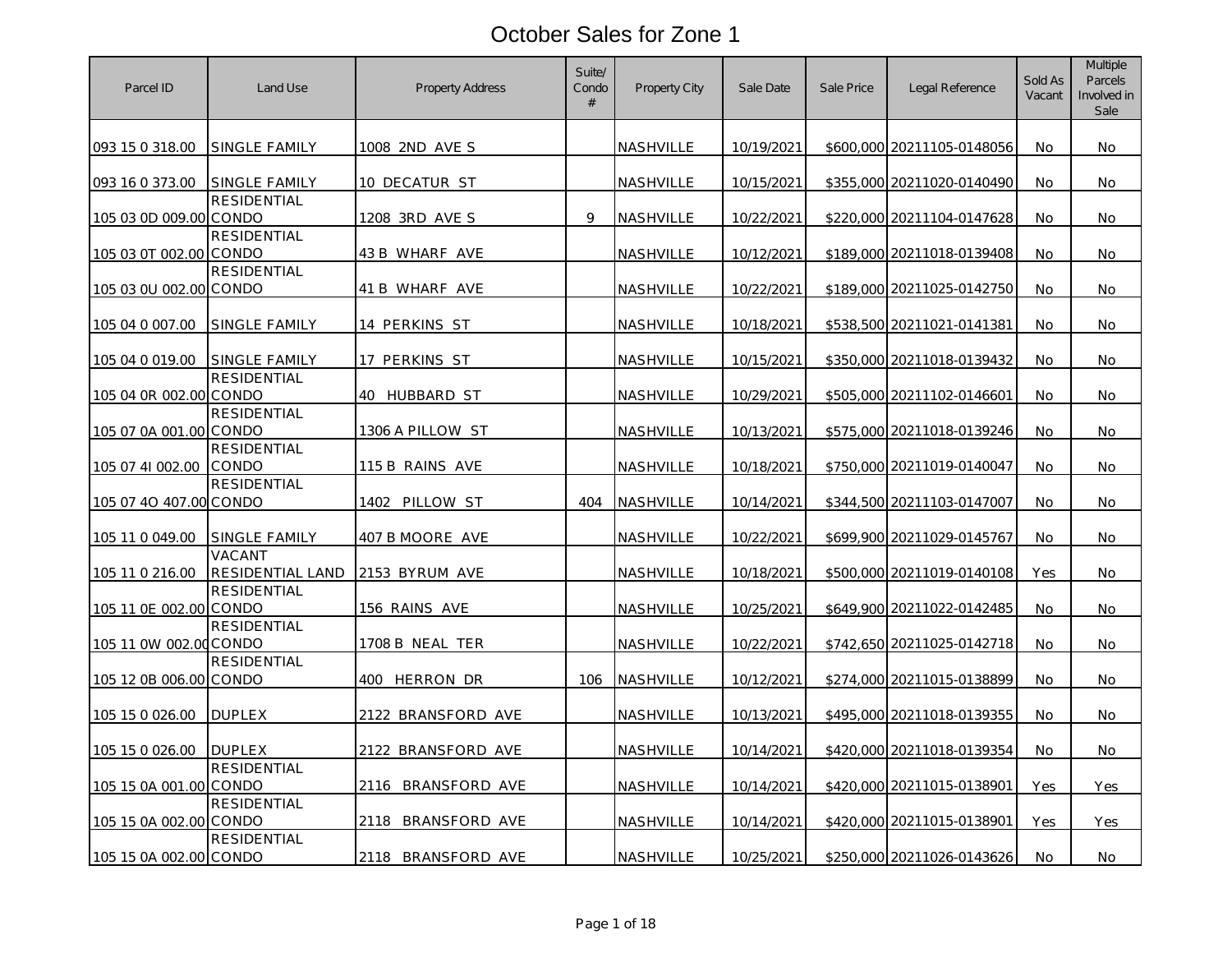| Parcel ID                      | Land Use             | <b>Property Address</b>    | Suite/<br>Condo<br># | Property City    | Sale Date  | Sale Price | Legal Reference            | Sold As<br>Vacant | Multiple<br>Parcels<br>Involved in<br>Sale |
|--------------------------------|----------------------|----------------------------|----------------------|------------------|------------|------------|----------------------------|-------------------|--------------------------------------------|
| 105 16 0C 022.00 CONDO         | <b>RESIDENTIAL</b>   | 410 ROSEDALE AVE           | 210                  | NASHVILLE        | 10/20/2021 |            | \$206,307 20211026-0143521 | No                | No.                                        |
| 105 16 0G 002.00 CONDO         | RESIDENTIAL          | 331 B VIVELLE AVE          |                      | NASHVILLE        | 10/8/2021  |            | \$603,775 20211015-0138964 | No                | No.                                        |
| 106 13 0 079.00                | <b>SINGLE FAMILY</b> | 306 VIVELLE AVE            |                      | NASHVILLE        | 10/20/2021 |            | \$390,000 20211021-0141362 | No                | No                                         |
| 106 13 0A 002.00 CONDO         | <b>RESIDENTIAL</b>   | 2150 A OAKLAND ST          |                      | NASHVILLE        | 10/1/2021  |            | \$505,000 20211018-0139405 | <b>No</b>         | No.                                        |
| 106 13 0B 002.00 CONDO         | <b>RESIDENTIAL</b>   | 2000 B HUTTON DR           |                      | NASHVILLE        | 10/13/2021 |            | \$535,000 20211027-0144066 | No.               | No.                                        |
| 106 13 0Q 001.00 CONDO         | <b>RESIDENTIAL</b>   | 2130 A ROSEMARY LN         |                      | NASHVILLE        | 10/25/2021 |            | \$633,000 20211028-0145040 | No                | No.                                        |
| 106 13 0W 002.00 SINGLE FAMILY |                      | 2027 HUTTON DR             |                      | <b>NASHVILLE</b> | 10/7/2021  |            | \$600,000 20211015-0138596 | No.               | No.                                        |
| 106 13 1G 001.00 SINGLE FAMILY |                      | 2013 A HUTTON DR           |                      | NASHVILLE        | 10/12/2021 |            | \$596,000 20211018-0139886 | No                | No.                                        |
| 118 03 0B 002.00 CONDO         | <b>RESIDENTIAL</b>   | 556 ROSEDALE AVE           | $\overline{2}$       | NASHVILLE        | 10/25/2021 |            | \$678,000 20211028-0145124 | No                | No.                                        |
| 118 04 0 038.00                | <b>SINGLE FAMILY</b> | 516 ROSEDALE AVE           |                      | NASHVILLE        | 10/1/2021  |            | \$350,000 20211005-0133895 | No                | No.                                        |
| 118 04 0F 002.00 CONDO         | RESIDENTIAL          | 2232 B CRUZEN ST           |                      | NASHVILLE        | 10/27/2021 |            | \$450,000 20211101-0145826 | No                | No.                                        |
| 118 07 0B 003.00 CONDO         | <b>RESIDENTIAL</b>   | <u>2706 C GREYSTONE RD</u> |                      | NASHVILLE        | 10/29/2021 |            | \$850,000 20211108-0149147 | No                | No                                         |
| 119 01 0B 002.00 CONDO         | <b>RESIDENTIAL</b>   | 315 GLENROSE AVE           |                      | NASHVILLE        | 10/4/2021  |            | \$440,000 20211008-0135750 | No                | No.                                        |
| 119 06 0 022.00                | SINGLE FAMILY        | 96 PEACHTREE ST            |                      | NASHVILLE        | 10/12/2021 |            | \$250,000 20211020-0140672 | No                | No                                         |
| 119 06 0 132.00                | SINGLE FAMILY        | 66 PEACHTREE ST            |                      | NASHVILLE        | 10/11/2021 |            | \$254,500 20211018-0139744 | No                | No.                                        |
| 119 06 0 229.00                | SINGLE FAMILY        | 2406 PICKELL DR            |                      | NASHVILLE        | 10/1/2021  |            | \$317,750 20211008-0135275 | No                | No.                                        |
| 119 06 0 273.00                | SINGLE FAMILY        | 209 GLENROSE CT            |                      | NASHVILLE        | 10/26/2021 |            | \$325,002 20211103-0147017 | No.               | <b>No</b>                                  |
| 119 10 0 171.00                | SINGLE FAMILY        | 2821 LIVE OAK RD           |                      | NASHVILLE        | 10/28/2021 |            | \$317,900 20211117-0153213 | No.               | No.                                        |
| 119 10 0B 002.00 CONDO         | <b>RESIDENTIAL</b>   | 203 THOMPSON PARK DR       |                      | NASHVILLE        | 10/6/2021  |            | \$350,000 20211020-0140836 | No                | No.                                        |
| 119 10 0B 038.00 CONDO         | <b>RESIDENTIAL</b>   | 100<br>THOMPSON LN         | $\overline{7}$       | <b>NASHVILLE</b> | 10/14/2021 |            | \$289,900 20211020-0141087 | No                | No.                                        |
| 119 10 0B 042.00 CONDO         | RESIDENTIAL          | 100 THOMPSON LN            | 3                    | NASHVILLE        | 10/1/2021  |            | \$289,900 20211007-0135187 | No                | No.                                        |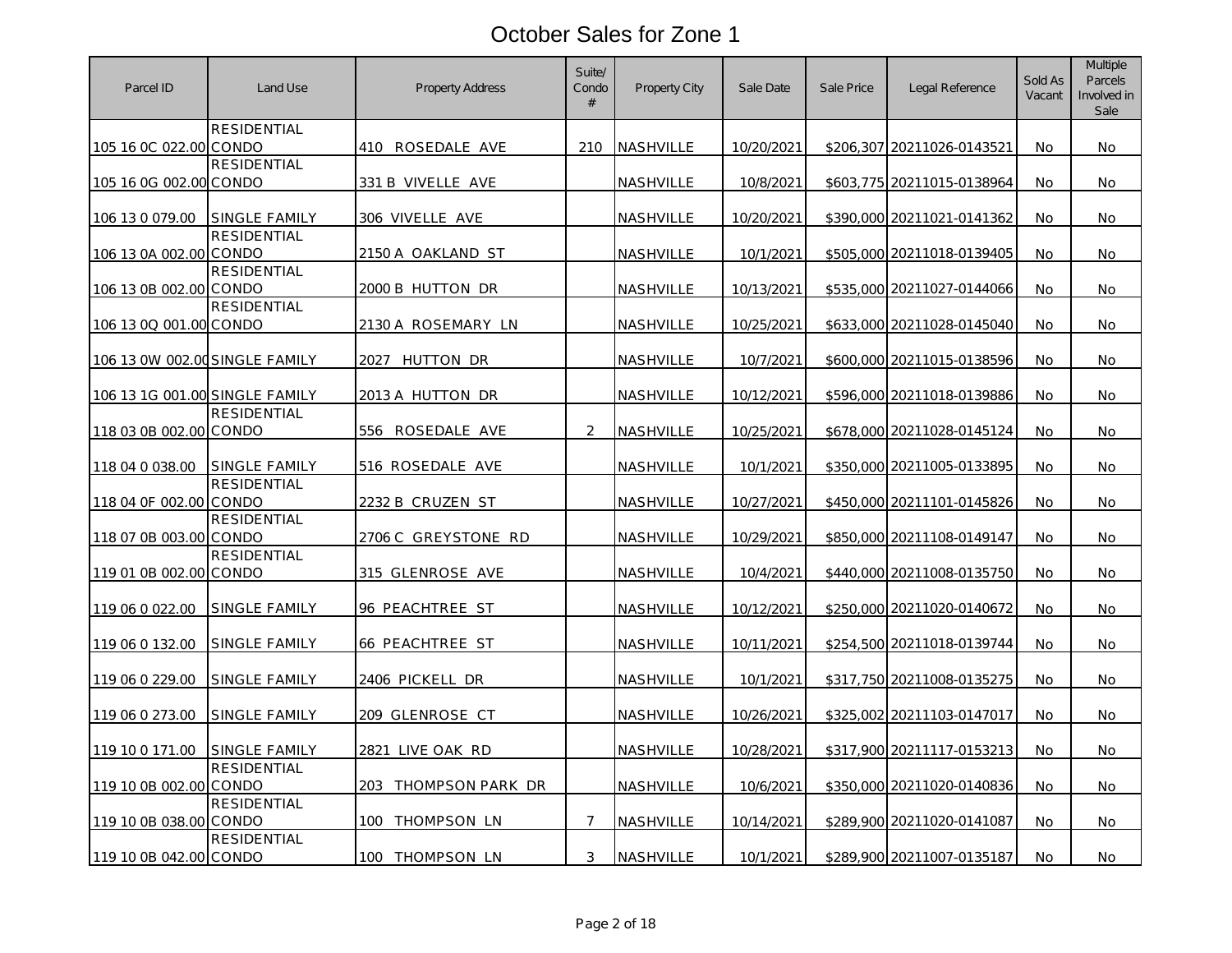| Parcel ID        | Land Use                                    | <b>Property Address</b> | Suite/<br>Condo<br># | <b>Property City</b> | Sale Date  | Sale Price | Legal Reference            | Sold As<br>Vacant | Multiple<br>Parcels<br>Involved in<br>Sale |
|------------------|---------------------------------------------|-------------------------|----------------------|----------------------|------------|------------|----------------------------|-------------------|--------------------------------------------|
| 119 11 0 025.00  | SINGLE FAMILY                               | 2611 LIVE OAK RD        |                      | NASHVILLE            | 10/8/2021  |            | \$445,000 20211015-0139085 | No.               | No.                                        |
| 119 13 0 135.00  | VACANT<br>RESIDENTIAL LAND                  | 473 TIMMONS ST          |                      | NASHVILLE            | 10/25/2021 |            | \$240,000 20211027-0144072 | Yes               | No                                         |
| 119 13 0 214.00  | SINGLE FAMILY                               | 472 RADNOR ST           |                      | NASHVILLE            | 10/29/2021 |            | \$205,000 20211109-0149655 | No.               | No.                                        |
| 119 13 0 214.00  | SINGLE FAMILY                               | 472 RADNOR ST           |                      | NASHVILLE            | 10/29/2021 |            | \$150,000 20211103-0147362 | No                | No.                                        |
|                  | VACANT<br>119 13 0H 001.00 RESIDENTIAL LAND | 473 A TIMMONS ST        |                      | NASHVILLE            | 10/25/2021 |            | \$240,000 20211027-0144072 | Yes               | Yes                                        |
| 119 13 0H 002.00 | VACANT<br>RESIDENTIAL LAND                  | 473 B TIMMONS ST        |                      | NASHVILLE            | 10/25/2021 | \$240,000  | 20211027-0144072           | Yes               | Yes                                        |
|                  | VACANT<br>119 13 0H 003.00 RESIDENTIAL LAND | 473 C TIMMONS ST        |                      | NASHVILLE            | 10/25/2021 |            | \$240,000 20211027-0144072 | Yes               | Yes                                        |
| 119 14 0 073.00  | SINGLE FAMILY                               | 2920 SIMMONS AVE        |                      | NASHVILLE            | 10/29/2021 |            | \$225,000 20211101-0145970 | No                | No.                                        |
| 119 14 0 084.00  | SINGLE FAMILY                               | 247 TIMMONS ST          |                      | NASHVILLE            | 10/21/2021 |            | \$260,000 20211025-0142992 | No                | No.                                        |
| 119 14 0 209.00  | SINGLE FAMILY                               | 2928 WINGATE AVE        |                      | NASHVILLE            | 10/21/2021 | \$435,000  | 20211025-0142720           | No                | No.                                        |
| 119 15 0 117.00  | SINGLE FAMILY                               | 2906 MAVERT DR          |                      | NASHVILLE            | 10/6/2021  |            | \$410,000 20211008-0135470 | No                | No.                                        |
| 133 01 0 270.00  | <b>SINGLE FAMILY</b>                        | 552 VERITAS ST          |                      | <u>NASHVILLE</u>     | 10/5/2021  | \$225,000  | 20211007-0134874           | No                | No.                                        |
| 133 02 0 013.00  | SINGLE FAMILY                               | 3201 WINGATE AVE        |                      | NASHVILLE            | 10/29/2021 |            | \$300,000 20211103-0147388 | No                | No.                                        |
| 133 02 0 311.00  | SINGLE FAMILY                               | MCCALL ST<br>200        |                      | <b>NASHVILLE</b>     | 10/19/2021 | \$629,900  | 20211026-0143875           | No                | No                                         |
| 133 02 0 312.00  | SINGLE FAMILY                               | 202<br>MCCALL ST        |                      | NASHVILLE            | 10/4/2021  |            | \$635,000 20211005-0133497 | No                | No.                                        |
| 133 03 0 067.00  | SINGLE FAMILY                               | 3205 GLENCLIFF RD       |                      | NASHVILLE            | 10/14/2021 |            | \$337,500 20211101-0145890 | No                | No                                         |
| 133 03 0 067.00  | SINGLE FAMILY                               | 3205 GLENCLIFF RD       |                      | NASHVILLE            | 10/14/2021 |            | \$310,000 20211018-0139545 | No                | No.                                        |
| 133 06 0 151.00  | SINGLE FAMILY                               | 214 WHEELER AVE         |                      | NASHVILLE            | 10/29/2021 |            | \$491,000 20211101-0145858 | No                | No.                                        |
| 133 07 0 003.00  | SINGLE FAMILY                               | 155 MCCALL ST           |                      | <u>NASHVILLE</u>     | 10/20/2021 |            | \$380,000 20211022-0142542 | No                | No.                                        |
| 133 07 0 014.00  | SINGLE FAMILY                               | 3313 COLBY DR           |                      | NASHVILLE            | 10/29/2021 |            | \$355,000 20211105-0147965 | No.               | <b>No</b>                                  |
| 133 07 0 066.00  | SINGLE FAMILY                               | 3723 NORMA DR           |                      | NASHVILLE            | 10/8/2021  |            | \$231,000 20211011-0136138 | No.               | No.                                        |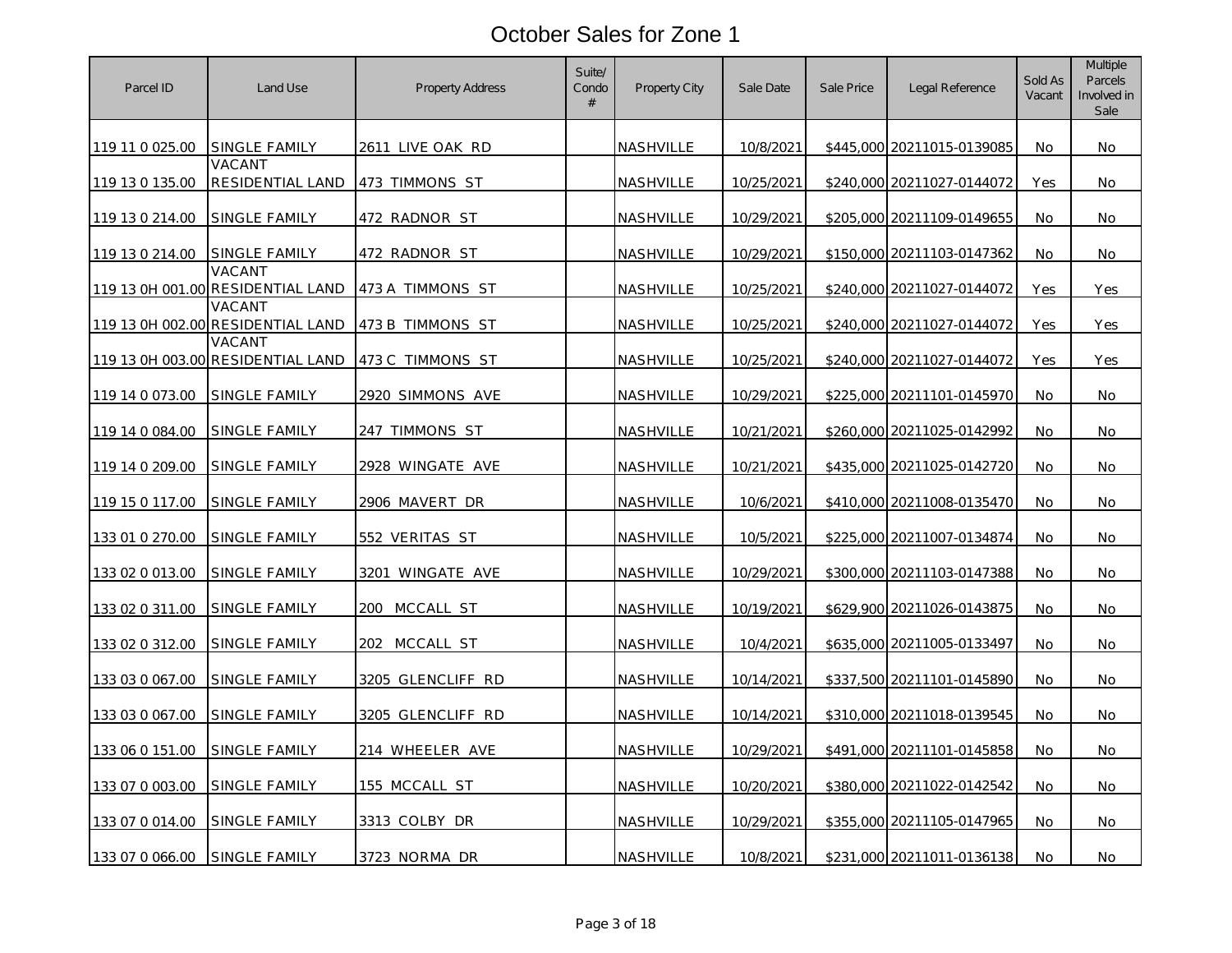| Parcel ID              | Land Use             | <b>Property Address</b> | Suite/<br>Condo<br># | Property City    | Sale Date         | Sale Price | Legal Reference            | Sold As<br>Vacant | Multiple<br>Parcels<br>Involved in<br>Sale |
|------------------------|----------------------|-------------------------|----------------------|------------------|-------------------|------------|----------------------------|-------------------|--------------------------------------------|
| 133 07 0 250.00        | SINGLE FAMILY        | 175 WOODSON LN          |                      | NASHVILLE        | 10/7/2021         |            | \$223,000 20211007-0134828 | No                | No.                                        |
| 133 08 0 123.00        | SINGLE FAMILY        | 485 CATHY JO CIR        |                      | NASHVILLE        | 10/13/2021        |            | \$395,000 20211019-0140153 | No                | No.                                        |
| 133 08 0 144.00        | SINGLE FAMILY        | 533 CATHY JO CIR        |                      | NASHVILLE        | 10/5/2021         |            | \$300,000 20211008-0135479 | No.               | No.                                        |
| 133 11 0 065.00        | SINGLE FAMILY        | 480 PARAGON MILLS RD    |                      | NASHVILLE        | 10/18/2021        |            | \$393,100 20211210-0164199 | No                | No.                                        |
| 133 11 0A 014 00 CONDO | <b>RESIDENTIAL</b>   | 500 PARAGON MILLS RD    | $B-8$                | NASHVILLE        | 10/26/2021        |            | \$199,900 20211105-0147839 | No.               | No.                                        |
| 133 11 0A 043.00 CONDO | <b>RESIDENTIAL</b>   | 500 PARAGON MILLS RD    | $G-3$                | NASHVILLE        | 10/7/2021         |            | \$189,900 20211116-0152070 | No                | No.                                        |
| 133 12 0 066.00        | <b>SINGLE FAMILY</b> | 423 TAMPA DR            |                      | NASHVILLE        | 10/18/2021        |            | \$380,000 20211020-0140660 | No.               | No.                                        |
| 133 12 0 129.00        | SINGLE FAMILY        | 258 CATHY JO DR         |                      | NASHVILLE        | 10/27/2021        |            | \$430,100 20211116-0152388 | No                | No.                                        |
| 133 12 0 156.00        | SINGLE FAMILY        | 229 ELYSIAN FIELDS RD   |                      | NASHVILLE        | 10/25/2021        |            | \$345,000 20211027-0144333 | No                | No.                                        |
| 133 12 0 268.00        | SINGLE FAMILY        | 3801 ECKHART DR         |                      | NASHVILLE        | 10/15/2021        |            | \$341,836 20211029-0145642 | No                | No.                                        |
| 133 13 0 026.00        | SINGLE FAMILY        | 4713 LANGSTON DR        |                      | NASHVILLE        | 10/21/2021        |            | \$390,000 20211025-0142628 | No                | No.                                        |
| 133 13 0 051.00        | SINGLE FAMILY        | <u>4717 VICAR DR</u>    |                      | <u>NASHVILLE</u> | <u>10/29/2021</u> |            | \$335,000 20211109-0149274 | No                | No.                                        |
| 133 14 0A 065.00 CONDO | <b>RESIDENTIAL</b>   | 420 ELYSIAN FIELDS RD   | $E - 7$              | <b>NASHVILLE</b> | 10/8/2021         |            | \$145,000 20211022-0142391 | No                | No.                                        |
| 133 15 0A 039.00 CONDO | RESIDENTIAL          | 320 WELCH RD            | $G-3$                | NASHVILLE        | 10/1/2021         |            | \$95,000 20211005-0133902  | No                | No                                         |
| 133 15 0A 041.00 CONDO | RESIDENTIAL          | 320 WELCH RD            | $G-5$                | <b>NASHVILLE</b> | 10/15/2021        |            | \$87,000 20211102-0146571  | No                | No.                                        |
| 133 15 0A 083.00 CONDO | <b>RESIDENTIAL</b>   | 320 WELCH RD            | $N-5$                | NASHVILLE        | 10/29/2021        |            | \$61,000 20211105-0148319  | No                | No                                         |
| 133 15 0A 093.00 CONDO | <b>RESIDENTIAL</b>   | 320 WELCH RD            | $O - 7$              | NASHVILLE        | 10/6/2021         |            | \$62,000 20211011-0136030  | No                | No.                                        |
| 133 15 0A 093.00 CONDO | <b>RESIDENTIAL</b>   | 320 WELCH RD            | $O-7$                | NASHVILLE        | 10/6/2021         |            | \$68,500 20211015-0138776  | No                | No.                                        |
| 133 15 0A 101.00 CONDO | <b>RESIDENTIAL</b>   | 320 WELCH RD            | $P-7$                | NASHVILLE        | 10/1/2021         |            | \$62,000 20211005-0133956  | No                | No.                                        |
| 133 16 0A 092.00 CONDO | <b>RESIDENTIAL</b>   | 270 TAMPA DR            | H-16                 | NASHVILLE        | 10/27/2021        |            | \$80,000 20211029-0154655  | No.               | <b>No</b>                                  |
| 133 16 0A 154.00 CONDO | RESIDENTIAL          | 270 TAMPA DR            | M-1                  | NASHVILLE        | 10/20/2021        |            | \$125,000 20211025-0142632 | No.               | No.                                        |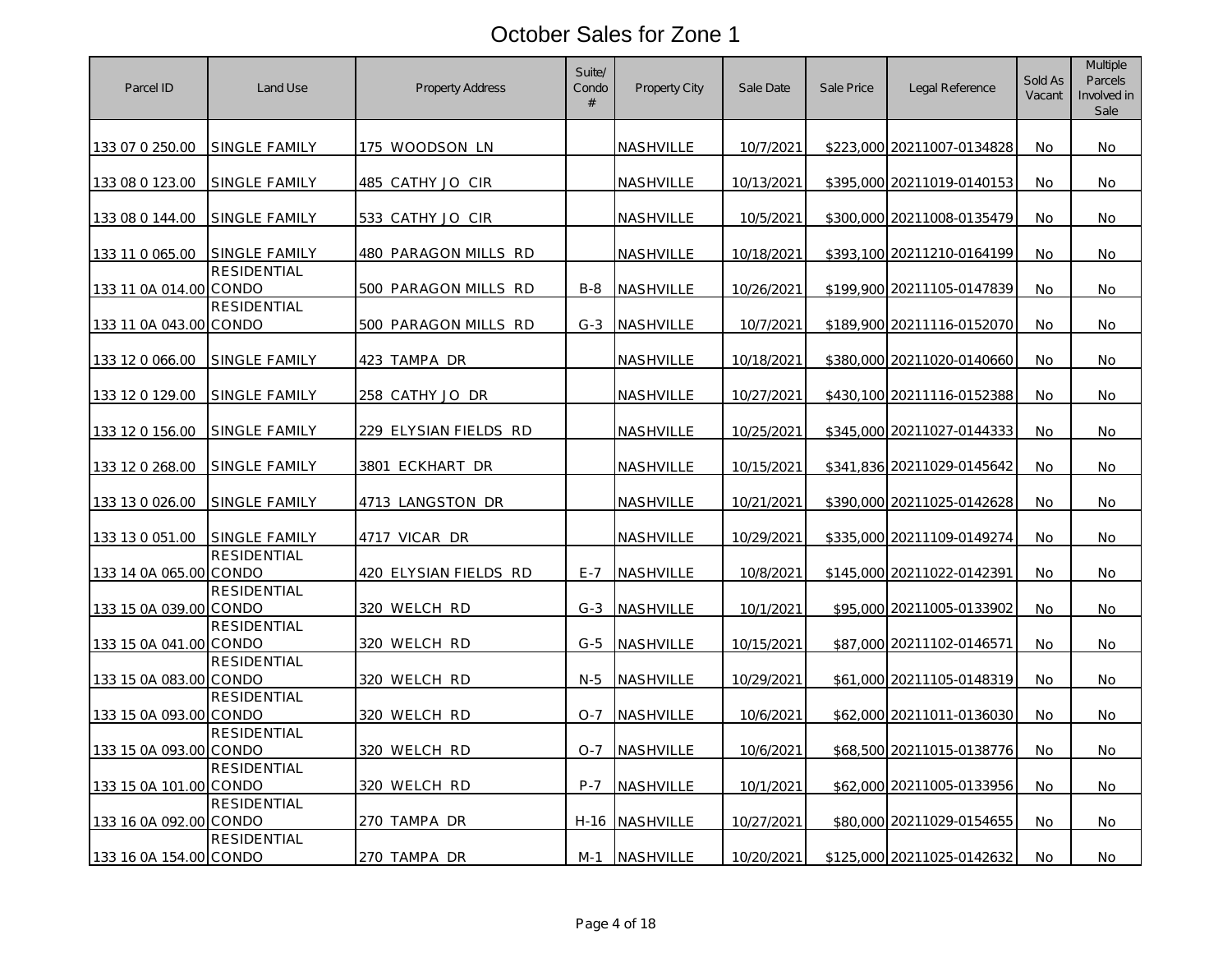| Parcel ID                      | Land Use                     | <b>Property Address</b> | Suite/<br>Condo<br># | Property City    | Sale Date  | Sale Price | Legal Reference            | Sold As<br>Vacant | Multiple<br>Parcels<br>Involved in<br>Sale |
|--------------------------------|------------------------------|-------------------------|----------------------|------------------|------------|------------|----------------------------|-------------------|--------------------------------------------|
| 134 09 0 031.00                | SINGLE FAMILY                | 3528 DONNA KAY DR       |                      | NASHVILLE        | 10/19/2021 |            | \$397,200 20211027-0144444 | No.               | No.                                        |
| 134 09 0 069.00                | SINGLE FAMILY                | 4044 SCOTWOOD DR        |                      | NASHVILLE        | 10/17/2021 |            | \$287,900 20211021-0141606 | No                | No.                                        |
| 134 09 0B 103.00 SINGLE FAMILY |                              | 4756 REISCHA DR         |                      | NASHVILLE        | 10/12/2021 |            | \$280,000 20211015-0139025 | No.               | No                                         |
| 134 13 0 008.00                | SINGLE FAMILY                | 277 PARAGON MILLS RD    |                      | NASHVILLE        | 10/22/2021 |            | \$257,000 20211026-0143980 | No                | No.                                        |
| 134 13 0 022.00                | MORTUARY/CEMET<br><b>ERY</b> | 290 PENFIELD DR         |                      | NASHVILLE        | 10/1/2021  |            | \$6,000 20211006-0134033   | Yes               | No.                                        |
| 134 13 0 038.00                | SINGLE FAMILY                | 278 GARRY DR            |                      | <b>NASHVILLE</b> | 10/13/2021 | \$170,000  | 20211019-0140192           | No                | No.                                        |
| 134 13 0 080.00                | SINGLE FAMILY                | 253 EISENHOWER DR       |                      | NASHVILLE        | 10/1/2021  |            | \$335,000 20211109-0149758 | No                | No.                                        |
| 134 13 0 175.00                | SINGLE FAMILY                | 227 EISENHOWER DR       |                      | NASHVILLE        | 10/8/2021  |            | \$362,000 20211013-0137913 | No                | No                                         |
| 146 04 0 011.00                | SINGLE FAMILY                | 706 HARDING PL          |                      | NASHVILLE        | 10/4/2021  |            | \$450,000 20211005-0133648 | No                | No.                                        |
| 146 04 0 076.00                | SINGLE FAMILY                | 4759 TIMBERHILL<br>DR   |                      | NASHVILLE        | 10/4/2021  |            | \$510,000 20211011-0136307 | No                | No.                                        |
| 146 04 0 148.00                | <b>SINGLE FAMILY</b>         | 4812 TIMBERHILL<br>DR   |                      | <u>NASHVILLE</u> | 10/28/2021 |            | \$452,500 20211105-0148205 | No                | No.                                        |
| 146 07 0 077.00                | SINGLE FAMILY                | 623 BARRYWOOD DR        |                      | NASHVILLE        | 10/1/2021  |            | \$615,000 20211005-0133528 | No                | <b>No</b>                                  |
| 146 08 0 057.00                | SINGLE FAMILY                | 423 BLACKMAN RD         |                      | NASHVILLE        | 10/15/2021 |            | \$500,000 20211020-0141131 | No                | No.                                        |
| 146 11 0 125.00                | SINGLE FAMILY                | 525 CRIEVE RD           |                      | NASHVILLE        | 10/5/2021  |            | \$530,000 20211013-0137374 | No                | No                                         |
| 146 12 0 116.00                | SINGLE FAMILY                | 504 CRIEVE RD           |                      | NASHVILLE        | 10/22/2021 |            | \$712,000 20211026-0143683 | No                | No.                                        |
| 147 01 0 083.00                | SINGLE FAMILY                | 320 LYNN DR             |                      | NASHVILLE        | 10/15/2021 |            | \$444,250 20211018-0139299 | No                | No                                         |
| 147 01 0 211.00                | SINGLE FAMILY                | 333 GAYWOOD DR          |                      | NASHVILLE        | 10/22/2021 |            | \$280,000 20211028-0144883 | No                | <b>No</b>                                  |
| 147 02 0B 109.00               | <b>RESIDENTIAL</b><br>CONDO  | 550 HARDING PL          |                      | F-107 NASHVILLE  | 10/14/2021 |            | \$25,000 20211019-0140299  | No                | No.                                        |
| 147 03 0A 005.00 CONDO         | <b>RESIDENTIAL</b>           | 441 HARDING PL          | $A-5$                | <u>NASHVILLE</u> | 10/7/2021  |            | \$65,000 20211012-0136975  | No                | No.                                        |
| 147 03 0A 076.00 CONDO         | <b>RESIDENTIAL</b>           | 441 HARDING PL          | $E-10$               | NASHVILLE        | 10/2/2021  |            | \$82,000 20211008-0135387  | No                | <b>No</b>                                  |
| 147 03 0B 061.00 CONDO         | <b>RESIDENTIAL</b>           | 370 WALLACE RD          | $E-12$               | NASHVILLE        | 10/5/2021  |            | \$112,000 20211008-0135487 | No.               | No.                                        |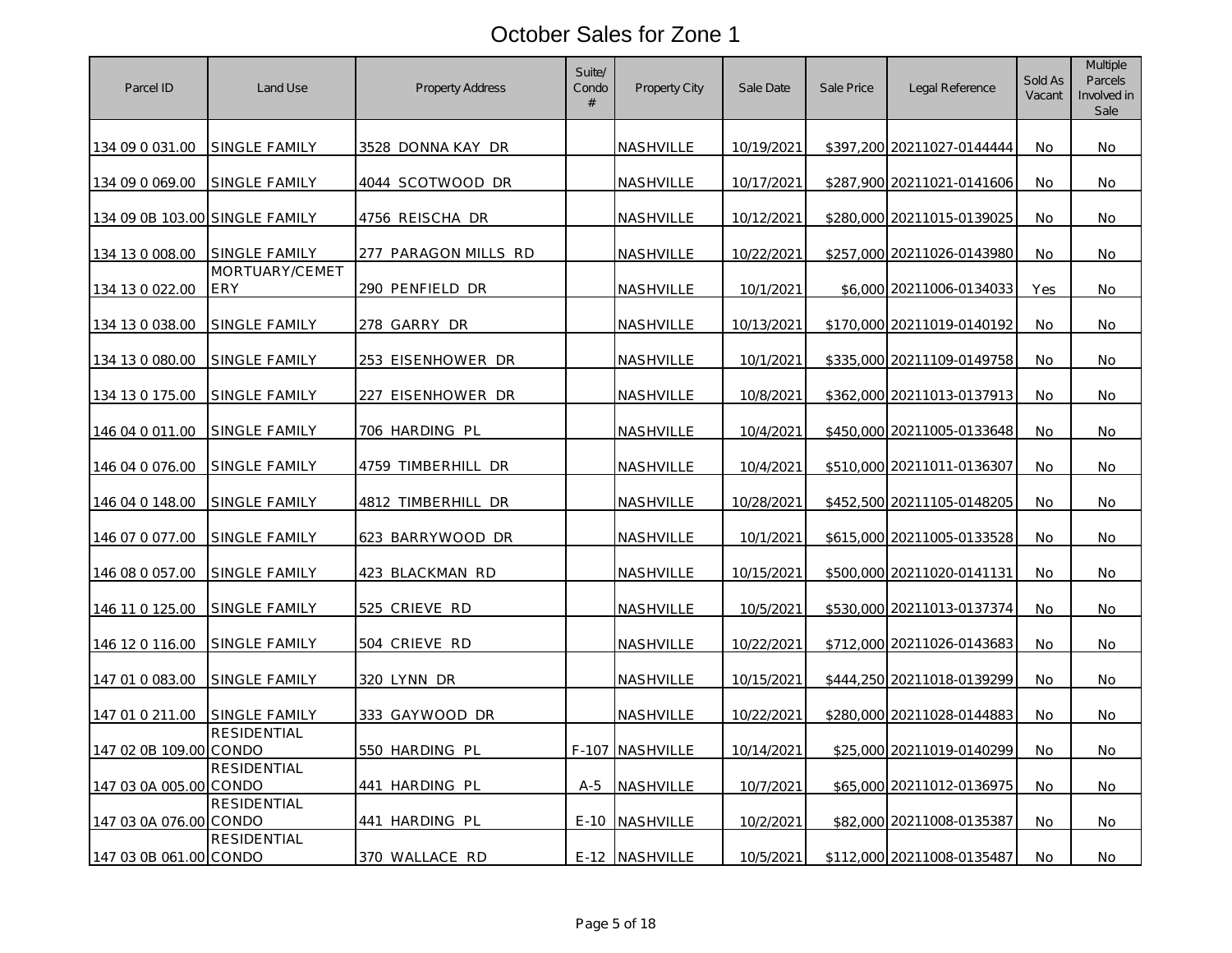| Parcel ID              | Land Use             | <b>Property Address</b> | Suite/<br>Condo<br># | Property City    | Sale Date  | Sale Price | Legal Reference            | Sold As<br>Vacant | Multiple<br>Parcels<br>Involved in<br>Sale |
|------------------------|----------------------|-------------------------|----------------------|------------------|------------|------------|----------------------------|-------------------|--------------------------------------------|
| 147 03 0B 108.00 CONDO | RESIDENTIAL          | 370 WALLACE RD          | $A-30$               | <b>NASHVILLE</b> | 10/15/2021 |            | \$95,000 20211018-0139543  | No.               | No.                                        |
| 147 04 0 012.00        | SINGLE FAMILY        | 4822 HOPEDALE DR        |                      | NASHVILLE        | 10/1/2021  |            | \$195,500 20211011-0136413 | No                | No.                                        |
| 147 05 0 072.00        | SINGLE FAMILY        | 307 GARRETT DR          |                      | NASHVILLE        | 10/15/2021 |            | \$434,900 20211019-0140117 | No.               | No                                         |
| 147 05 0 086.00        | SINGLE FAMILY        | 329 WAUFORD DR          |                      | <b>NASHVILLE</b> | 10/22/2021 |            | \$411,000 20211025-0142657 | No                | No.                                        |
| 147 06 0 138.00        | SINGLE FAMILY        | 4989 EDMONDSON PIKE     |                      | NASHVILLE        | 10/4/2021  |            | \$295,000 20211014-0138296 | No                | No                                         |
| 147 07 0B 018.00 CONDO | <b>RESIDENTIAL</b>   | 4958 EDMONDSON PIKE     | 18                   | <b>NASHVILLE</b> | 10/5/2021  | \$140,000  | 20211206-0161384           | No                | No.                                        |
| 147 10 0 043.00        | SINGLE FAMILY        | 5025 W DURRETT DR       |                      | NASHVILLE        | 10/29/2021 |            | \$301,000 20211109-0149198 | No                | No.                                        |
| 147 10 0 0 7 4 .00     | <b>DUPLEX</b>        | 5045 EDMONDSON PIKE     |                      | NASHVILLE        | 10/18/2021 |            | \$400,000 20211020-0141084 | No                | No                                         |
| 147 10 0 123.00        | SINGLE FAMILY        | 634 WATSONWOOD DR       |                      | NASHVILLE        | 10/12/2021 |            | \$255,000 20211015-0138926 | No                | No.                                        |
| 147 11 0 060.00        | SINGLE FAMILY        | 516 LEEANNE DR          |                      | NASHVILLE        | 10/22/2021 | \$365,000  | 20211025-0143361           | No                | No.                                        |
| 147 11 0 089.00        | <b>SINGLE FAMILY</b> | 562 WHISPERING HILLS DR |                      | <u>NASHVILLE</u> | 10/15/2021 |            | \$341,000 20211028-0144991 | No                | No.                                        |
| 147 11 0 089.00        | SINGLE FAMILY        | 562 WHISPERING HILLS DR |                      | NASHVILLE        | 10/15/2021 |            | \$301,500 20211019-0140340 | No                | <b>No</b>                                  |
| 147 11 0 095.00        | SINGLE FAMILY        | 529 NORTHCREST DR       |                      | NASHVILLE        | 10/29/2021 |            | \$303,500 20211109-0149663 | No                | No                                         |
| 147 11 0 095.00        | SINGLE FAMILY        | 529 NORTHCREST DR       |                      | NASHVILLE        | 10/29/2021 |            | \$269,000 20211103-0147375 | No                | No                                         |
| 147 11 0C 019.00 CONDO | <b>RESIDENTIAL</b>   | 501 LANDMARK CT         |                      | NASHVILLE        | 10/12/2021 |            | \$358,000 20211015-0138959 | No                | No.                                        |
| 147 14 0 039.00        | SINGLE FAMILY        | 592 HIGHCREST DR        |                      | NASHVILLE        | 10/14/2021 |            | \$299,900 20211020-0140616 | No                | No                                         |
| 147 14 0 166.00        | SINGLE FAMILY        | 694 CANDLESTICK DR      |                      | NASHVILLE        | 10/1/2021  | \$479,177  | 20211006-0134131           | No                | <b>No</b>                                  |
| 147 15 0 075.00        | SINGLE FAMILY        | 542 WHISPERING HILLS DR |                      | NASHVILLE        | 10/28/2021 |            | \$335,000 20211108-0149076 | No                | No                                         |
| 147 15 0 107.00        | SINGLE FAMILY        | 4909 MILLERWOOD DR      |                      | <u>NASHVILLE</u> | 10/4/2021  |            | \$426,500 20211008-0135516 | No                | No.                                        |
| 147 15 0 191.00        | SINGLE FAMILY        | 503 WHISPERING HILLS DR |                      | NASHVILLE        | 10/29/2021 |            | \$390,000 20211103-0147357 | <b>No</b>         | <b>No</b>                                  |
| 147 16 0 106.00        | SINGLE FAMILY        | 368 FAIRLANE DR         |                      | NASHVILLE        | 10/5/2021  |            | \$270,000 20211008-0135520 | No.               | No.                                        |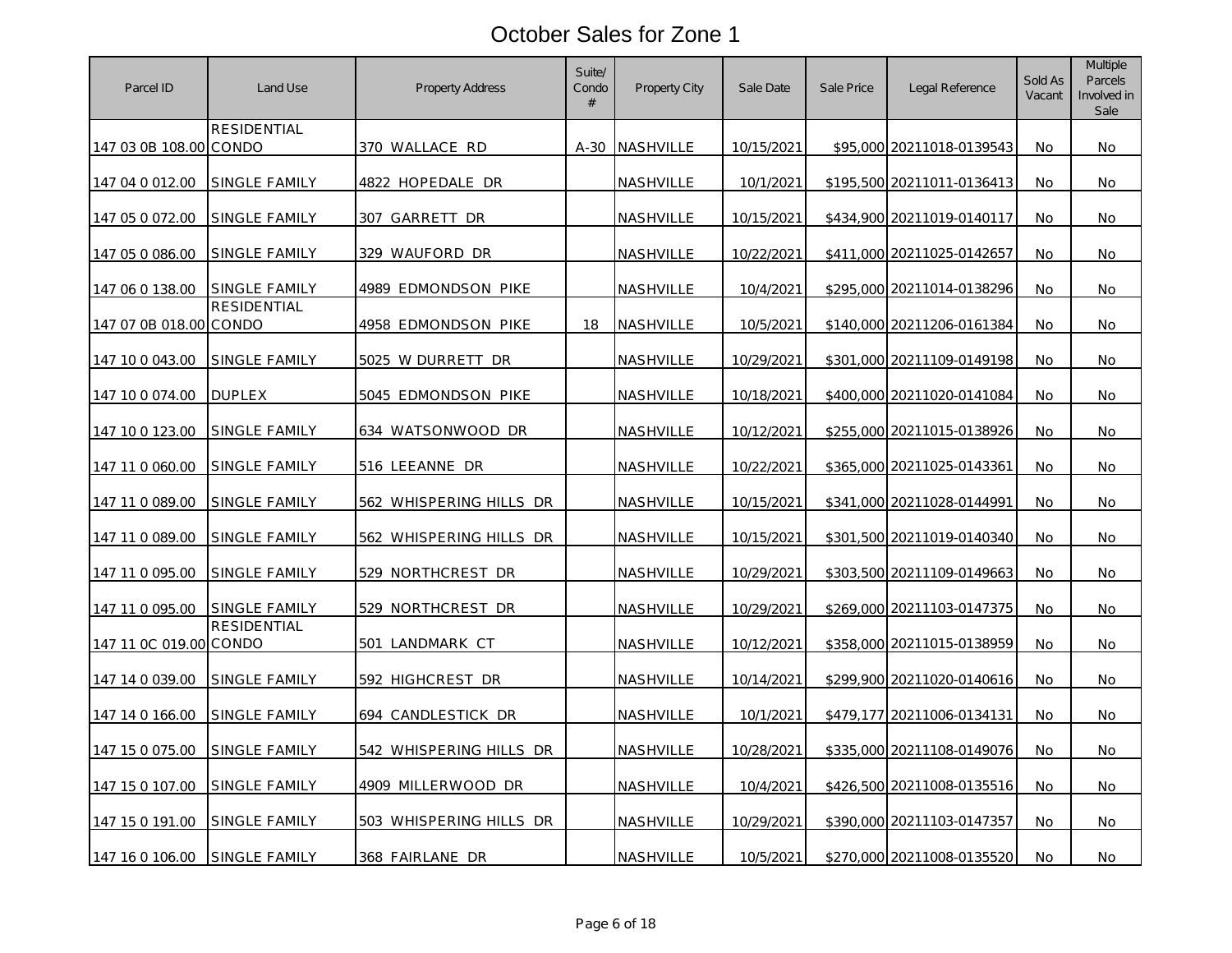| Parcel ID                      | Land Use                                    | <b>Property Address</b> | Suite/<br>Condo<br># | <b>Property City</b> | Sale Date  | Sale Price | Legal Reference            | Sold As<br>Vacant | Multiple<br>Parcels<br>Involved in<br>Sale |
|--------------------------------|---------------------------------------------|-------------------------|----------------------|----------------------|------------|------------|----------------------------|-------------------|--------------------------------------------|
| 148 01 0 081.00                | SINGLE FAMILY                               | 3731 HILLBROOK CT       |                      | NASHVILLE            | 10/18/2021 |            | \$405,000 20211022-0142017 | No                | No                                         |
| 148 10 0 041.00                | SINGLE FAMILY                               | 3911 CREEKSIDE DR       |                      | <b>NASHVILLE</b>     | 10/15/2021 |            | \$354,900 20211020-0141056 | No                | <b>No</b>                                  |
| 148 10 0 111.00                | <b>SINGLE FAMILY</b>                        | 3822 CREEKSIDE DR       |                      | NASHVILLE            | 10/4/2021  |            | \$349,000 20211007-0134929 | No                | No                                         |
| 148 13 0 191.00                | <b>DUPLEX</b>                               | 4950 PACKARD DR         |                      | NASHVILLE            | 10/7/2021  |            | \$385,000 20211015-0139166 | No                | Νo                                         |
| 148 13 0 226.00                | VACANT<br>RESIDENTIAL LAND                  | 4007 CREEKSIDE DR       |                      | NASHVILLE            | 10/8/2021  |            | \$95,000 20211013-0137762  | Yes               | No                                         |
| 148 14 0 184.00                | <b>SINGLE FAMILY</b>                        | 4632 PACKARD DR         |                      | <b>NASHVILLE</b>     | 10/14/2021 | \$111,000  | 20211018-0139817           | No                | No                                         |
| 148 14 0 184.00                | SINGLE FAMILY                               | 4632 PACKARD DR         |                      | NASHVILLE            | 10/14/2021 |            | \$185,000 20211018-0139820 | No                | No                                         |
| 148 14 0 184.00                | SINGLE FAMILY                               | 4632 PACKARD DR         |                      | <u>NASHVILLE</u>     | 10/14/2021 |            | \$190,000 20211022-0141724 | No                | No                                         |
| 160 03 0 117.00                | SINGLE FAMILY                               | 5341 OVERTON RD         |                      | NASHVILLE            | 10/7/2021  |            | \$766,000 20211011-0136296 | No                | No                                         |
|                                | VACANT<br>160 08 OF 002.00 RESIDENTIAL LAND | 5451<br>HILL ROAD CIR   |                      | <b>NASHVILLE</b>     | 10/1/2021  |            | \$415,000 20211006-0134550 | No                | No                                         |
|                                | VACANT<br>160 11 0B 016.00 RESIDENTIAL LAND | 5420 STONE BOX LN       |                      | <b>BRENTWOOD</b>     | 10/21/2021 |            | \$150,000 20211025-0142847 | Yes               | No                                         |
| 160 14 0B 075.00 CONDO         | <b>RESIDENTIAL</b>                          | 5775 BRENTWOOD TRCE     |                      | <b>BRENTWOOD</b>     | 10/18/2021 |            | \$259,900 20211019-0140434 | No                | No                                         |
| 160 14 0C 002.00 CONDO         | <b>RESIDENTIAL</b>                          | 702 FOX RIDGE DR        |                      | <b>BRENTWOOD</b>     | 10/20/2021 |            | \$295,000 20211022-0141942 | No                | No                                         |
| 160 15 0D 035.00 CONDO         | <b>RESIDENTIAL</b>                          | 309 SEVEN SPRINGS WAY   | 404                  | <b>BRENTWOOD</b>     | 10/4/2021  |            | \$430,000 20211007-0134727 | No                | No                                         |
| 160 15 0D 044.00 CONDO         | <b>RESIDENTIAL</b>                          | 305 SEVEN SPRINGS WAY   | 204                  | <b>BRENTWOOD</b>     | 10/19/2021 |            | \$365,900 20211020-0140749 | No                | No                                         |
| 160 15 0E 003.00 CONDO         | RESIDENTIAL                                 | 5606 CLOVERLAND DR      | 103                  | <b>BRENTWOOD</b>     | 10/11/2021 |            | \$445,900 20211025-0143385 | No.               | No.                                        |
| 160 16 0B 091.00 SINGLE FAMILY |                                             | 609 PALISADES CT        |                      | <b>BRENTWOOD</b>     | 10/27/2021 | \$550,000  | 20211102-0146796           | No                | No                                         |
| 160 16 0C 031.00 CONDO         | RESIDENTIAL                                 | 407 OLD TOWNE DR        |                      | <b>BRENTWOOD</b>     | 10/29/2021 |            | \$420,000 20211101-0145914 | No.               | No.                                        |
| 161 01 0B 049.00 SINGLE FAMILY |                                             | 5000 DANESTONE DR       |                      | NASHVILLE            | 10/14/2021 |            | \$630,000 20211020-0140530 | No                | No                                         |
| 161 03 0 108.00                | SINGLE FAMILY                               | 5104 PARISHWOOD CT      |                      | NASHVILLE            | 10/7/2021  |            | \$418,100 20211014-0138323 | No                | No.                                        |
| 161 05 0A 043.00 CONDO         | RESIDENTIAL                                 | 824 ASHLAWN PL          |                      | NASHVILLE            | 10/21/2021 |            | \$196,000 20211027-0144120 | No                | No                                         |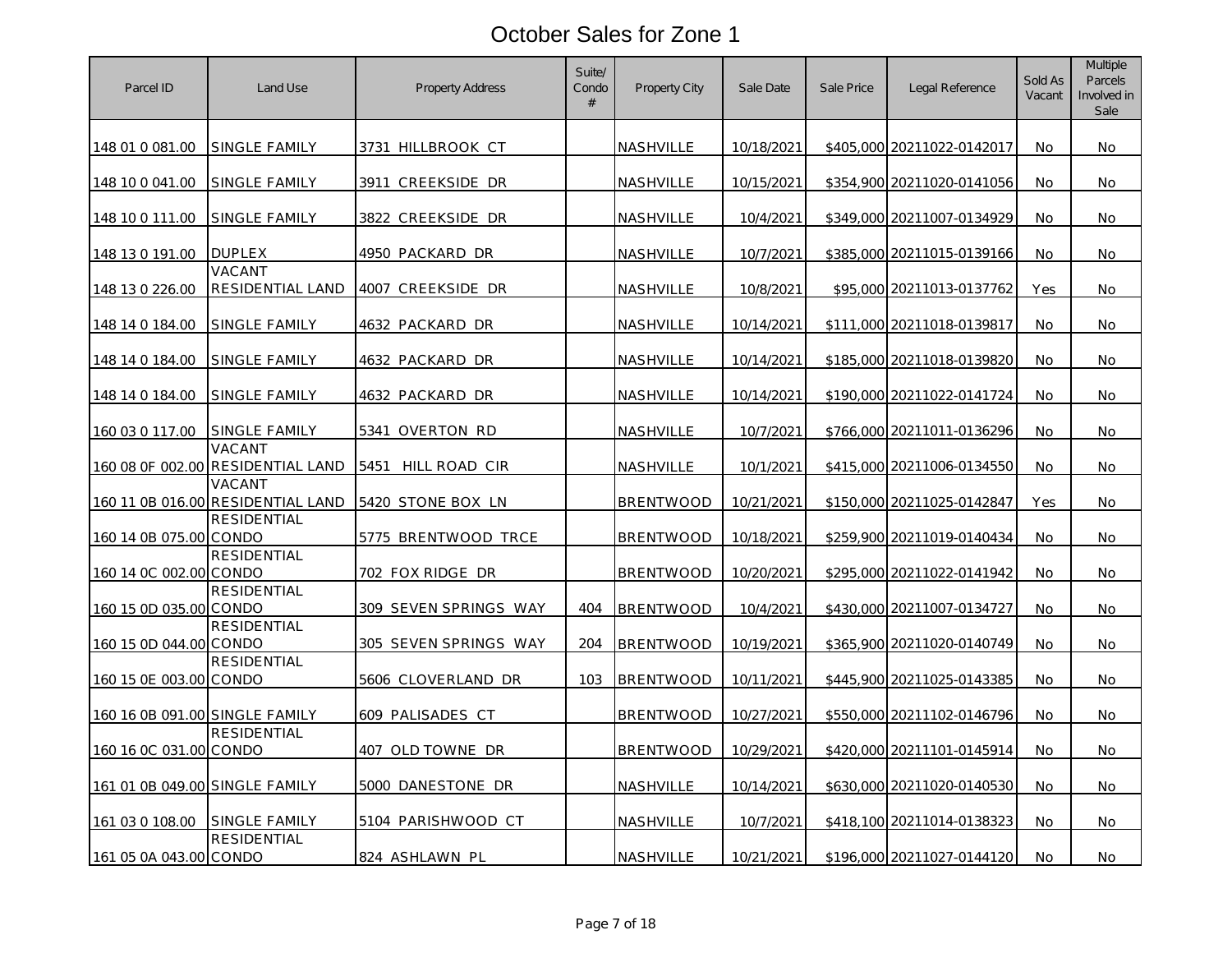| Parcel ID                      | Land Use             | <b>Property Address</b>       | Suite/<br>Condo<br># | Property City    | Sale Date  | Sale Price | Legal Reference            | Sold As<br>Vacant | Multiple<br>Parcels<br>Involved in<br>Sale |
|--------------------------------|----------------------|-------------------------------|----------------------|------------------|------------|------------|----------------------------|-------------------|--------------------------------------------|
| 161 06 0 003.00                | SINGLE FAMILY        | 657 MCMURRAY DR               |                      | NASHVILLE        | 10/22/2021 |            | \$390,000 20211025-0142647 | No                | No.                                        |
| 161 06 0A 047.00 CONDO         | <b>RESIDENTIAL</b>   | 1030 ASHMORE DR               |                      | NASHVILLE        | 10/20/2021 |            | \$328,600 20211026-0143660 | No                | No                                         |
| 161 06 0A 062.00 CONDO         | <b>RESIDENTIAL</b>   | 1013 ASHMORE DR               |                      | NASHVILLE        | 10/8/2021  |            | \$335,000 20211012-0136925 | No.               | No.                                        |
| 161 06 0A 081.00 CONDO         | RESIDENTIAL          | 1060 ASHMORE DR               |                      | NASHVILLE        | 10/29/2021 |            | \$333,000 20211104-0147528 | No                | No.                                        |
| 161 08 0 019.00                | SINGLE FAMILY        | 423 BREWER DR                 |                      | NASHVILLE        | 10/18/2021 |            | \$358,900 20211020-0140760 | No                | No.                                        |
| 161 09 0 055.00                | ZERO LOT LINE        | 426 HILL RD                   |                      | NASHVILLE        | 10/1/2021  |            | \$211,500 20211011-0136137 | No                | No.                                        |
| 161 10 0 030.00                | <b>SINGLE FAMILY</b> | 637 HUNTINGTON PKWY           |                      | NASHVILLE        | 10/15/2021 |            | \$400,000 20211022-0142032 | No                | No.                                        |
| 161 10 0A 103.00 SINGLE FAMILY |                      | 5028 ENGLISH VILLAGE DR       |                      | NASHVILLE        | 10/21/2021 |            | \$354,500 20211109-0149482 | No                | No.                                        |
| 161 10 0B 046.00 SINGLE FAMILY |                      | 5137 ENGLISH VILLAGE DR       |                      | <b>NASHVILLE</b> | 10/27/2021 |            | \$449,900 20211028-0144848 | No                | No.                                        |
| 161 10 0B 124.00 SINGLE FAMILY |                      | 5321<br>OLD VILLAGE RD        |                      | NASHVILLE        | 10/19/2021 |            | \$360,000 20211022-0141753 | No                | No.                                        |
| 161 10 0B 167.00 SINGLE FAMILY |                      | 4729 CHEPSTOW DR              |                      | NASHVILLE        | 10/29/2021 |            | \$535,000 20211109-0149178 | No                | No.                                        |
| 161 11 0A 170.00 CONDO         | RESIDENTIAL          | 321 HUNTINGTON RIDGE DR       |                      | NASHVILLE        | 10/4/2021  |            | \$265,000 20211007-0134852 | No                | No.                                        |
| 161 11 0B 507.00 CONDO         | RESIDENTIAL          | 507 HICKORY VILLA DR          |                      | <u>NASHVILLE</u> | 10/7/2021  |            | \$212,000 20211012-0136704 | No                | No.                                        |
| 161 11 0B 509.00 CONDO         | <b>RESIDENTIAL</b>   | 509 HICKORY VILLA DR          |                      | NASHVILLE        | 10/4/2021  |            | \$235,000 20211011-0136146 | No                | No                                         |
| 161 11 0D 067.00 CONDO         | <b>RESIDENTIAL</b>   | 424 ENGLISH IVY DR            |                      | NASHVILLE        | 10/15/2021 |            | \$242,000 20211022-0142442 | No                | No.                                        |
| 161 11 0F 002.00 CONDO         | RESIDENTIAL          | 5770 AMALIE DR                |                      | NASHVILLE        | 10/4/2021  |            | \$371,400 20211008-0135447 | No.               | No.                                        |
| 161 13 0 002.00                | ZERO LOT LINE        | 5705 BRENTWOOD<br>MEADOWS CIR |                      | <b>BRENTWOOD</b> | 10/25/2021 |            | \$297,000 20211028-0144738 | No                | No                                         |
| 161 14 0B 103.00 CONDO         | <b>RESIDENTIAL</b>   | 103 HIGHLAND VILLA DR         |                      | NASHVILLE        | 10/21/2021 |            | \$282,000 20211027-0144114 | No                | No.                                        |
| 161 14 0B 107.00 CONDO         | <b>RESIDENTIAL</b>   | 107 HIGHLAND VILLA DR         |                      | NASHVILLE        | 10/29/2021 |            | \$304,000 20211103-0147210 | No                | No.                                        |
| 161 14 0B 214.00 CONDO         | RESIDENTIAL          | 214 HIGHLAND VILLA CIR        |                      | NASHVILLE        | 10/29/2021 |            | \$286,000 20211105-0148389 | No                | No.                                        |
| 161 15 0B 042.00 CONDO         | <b>RESIDENTIAL</b>   | 2308 ZERMATT AVE              |                      | NASHVILLE        | 10/26/2021 |            | \$313,500 20211029-0145751 | No                | No.                                        |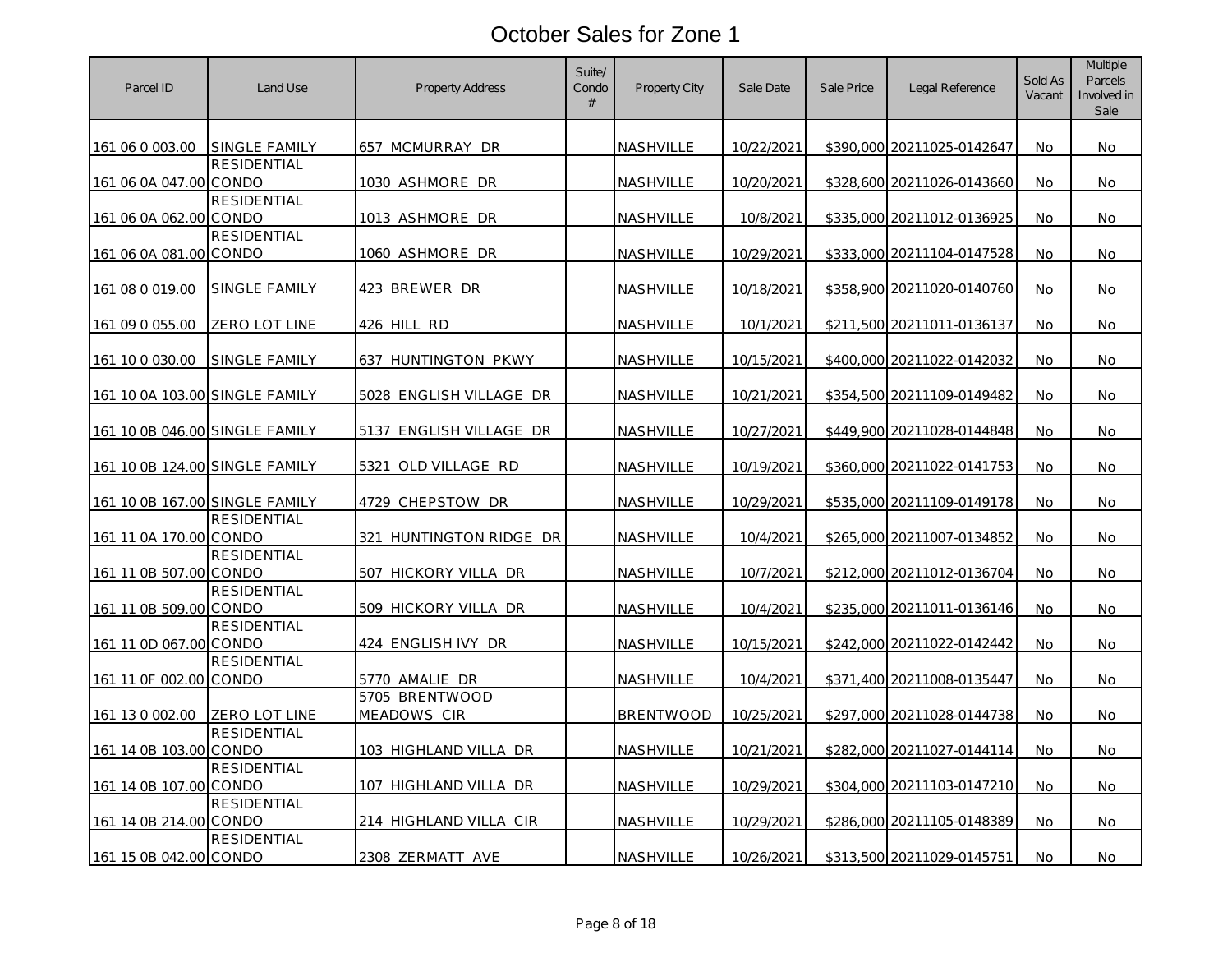| Parcel ID                      | Land Use                   | <b>Property Address</b> | Suite/<br>Condo<br># | Property City  | Sale Date  | Sale Price | Legal Reference            | Sold As<br>Vacant | Multiple<br>Parcels<br>Involved in<br>Sale |
|--------------------------------|----------------------------|-------------------------|----------------------|----------------|------------|------------|----------------------------|-------------------|--------------------------------------------|
| 161 15 0B 044.00 CONDO         | RESIDENTIAL                | 2312 ZERMATT AVE        |                      | NASHVILLE      | 10/29/2021 |            | \$310,000 20211103-0147432 | No                | No.                                        |
| 162 01 0 118.00                | SINGLE FAMILY              | 243 TUSCULUM RD         |                      | <b>ANTIOCH</b> | 10/15/2021 |            | \$305,000 20211022-0142461 | No                | No.                                        |
| 162 01 0B 034.00 CONDO         | RESIDENTIAL                | 433 CLAIRCREST DR       |                      | <b>ANTIOCH</b> | 10/8/2021  |            | \$211,000 20211013-0137569 | No.               | No                                         |
| 162 01 0B 055.00 CONDO         | <b>RESIDENTIAL</b>         | 412 CLAIRCREST DR       |                      | <b>ANTIOCH</b> | 10/1/2021  |            | \$200,000 20211008-0135553 | No                | No.                                        |
| 162 01 OE 018.00 SINGLE FAMILY |                            | 535 PARK CT             |                      | NASHVILLE      | 10/1/2021  |            | \$296,798 20211006-0134424 | No                | No.                                        |
| 162 02 0 242.00                | SINGLE FAMILY              | 181 SHEILA DR           |                      | <b>ANTIOCH</b> | 10/29/2021 | \$305,000  | 20211102-0146621           | No                | No.                                        |
| 162 02 0A 010.00 SINGLE FAMILY |                            | 736 HILL BENNETT CIR    |                      | <b>ANTIOCH</b> | 10/28/2021 |            | \$329,000 20211105-0148490 | No                | No.                                        |
| 162 02 0A 027.00 SINGLE FAMILY |                            | 4908 LUKER LN           |                      | <b>ANTIOCH</b> | 10/27/2021 |            | \$371,500 20211101-0146158 | No                | No.                                        |
| 162 03 0 012.00                | SINGLE FAMILY              | 4953 CIMARRON WAY       |                      | <b>ANTIOCH</b> | 10/15/2021 |            | \$305,000 20211020-0141107 | No.               | No.                                        |
| 162 03 0 187.00                | SINGLE FAMILY              | 4951 KAREN RAY DR       |                      | <b>ANTIOCH</b> | 10/7/2021  |            | \$300,000 20211015-0138679 | No                | No.                                        |
| 162 03 0 195.00                | <b>SINGLE FAMILY</b>       | 4983 KAREN RAY DR       |                      | <u>ANTIOCH</u> | 10/11/2021 |            | \$301,800 20211022-0142440 | No                | No.                                        |
| 162 03 0 408.00                | SINGLE FAMILY              | 209 PANAMINT DR         |                      | <b>ANTIOCH</b> | 10/21/2021 |            | \$290,000 20211025-0143061 | No                | <b>No</b>                                  |
| 162 05 0 035.00                | SINGLE FAMILY              | 5312 WESSEX DR          |                      | NASHVILLE      | 10/27/2021 |            | \$366,000 20211215-0165745 | No                | No.                                        |
| 162 05 0 176.00                | SINGLE FAMILY              | 269 DELVIN CT           |                      | ANTIOCH        | 10/22/2021 |            | \$285,000 20211027-0144462 | No                | No                                         |
| 162 06 0 003.00                | SINGLE FAMILY              | 162 TUSCULUM RD         |                      | <b>ANTIOCH</b> | 10/14/2021 |            | \$195,000 20211021-0141575 | No                | No.                                        |
| 162 06 0A 002.00 CONDO         | <b>RESIDENTIAL</b>         | 127 BESS CTS            |                      | <b>ANTIOCH</b> | 10/19/2021 |            | \$216,500 20211022-0141897 | No                | No                                         |
| 162 07 0 029.00                | SINGLE FAMILY              | 88 TUSCULUM RD          |                      | <b>ANTIOCH</b> | 10/25/2021 |            | \$339,500 20211027-0144553 | No                | <b>No</b>                                  |
| 162 07 0 070.00                | SINGLE FAMILY              | 304 JENNY MURFF DR      |                      | ANTIOCH        | 10/8/2021  |            | \$127,500 20211013-0137726 | No                | No.                                        |
| 162 07 0 217.00                | VACANT<br>RESIDENTIAL LAND | 721 YOEST CIR           |                      | <b>ANTIOCH</b> | 10/29/2021 |            | \$90,000 20211119-0154219  | Yes               | Yes                                        |
| 162 07 0 218.00                | SINGLE FAMILY              | 725 YOEST CIR           |                      | <b>ANTIOCH</b> | 10/29/2021 |            | \$90,000 20211119-0154219  | <b>No</b>         | Yes                                        |
| 162 08 0 006.00                | SINGLE FAMILY              | 60 TUSCULUM RD          |                      | ANTIOCH        | 10/26/2021 |            | \$372,900 20211104-0147834 | No.               | No.                                        |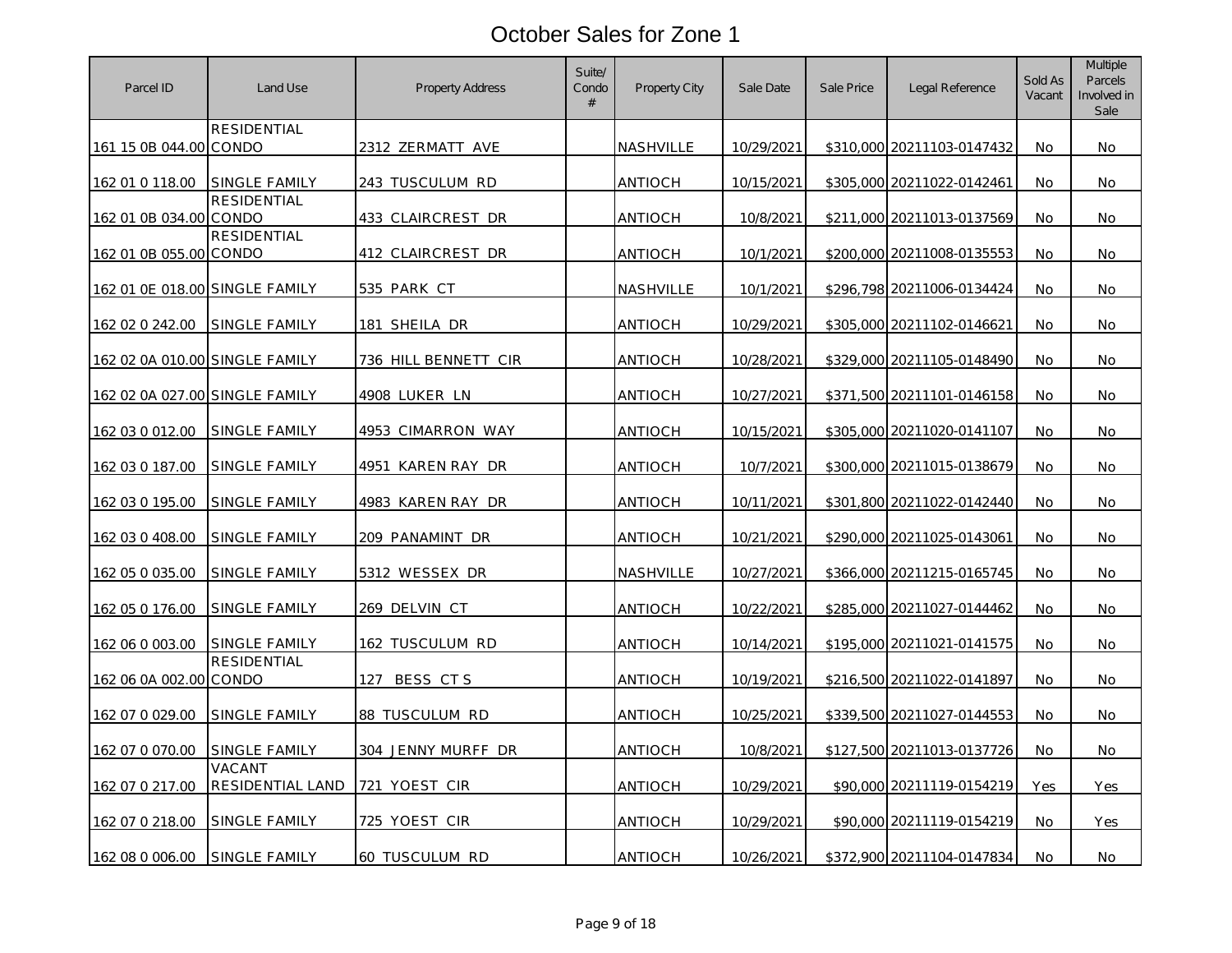| Parcel ID                      | Land Use           | <b>Property Address</b> | Suite/<br>Condo<br># | Property City    | Sale Date         | Sale Price | Legal Reference              | Sold As<br>Vacant | Multiple<br>Parcels<br>Involved in<br>Sale |
|--------------------------------|--------------------|-------------------------|----------------------|------------------|-------------------|------------|------------------------------|-------------------|--------------------------------------------|
| 162 09 0 082.00                | ZERO LOT LINE      | 5531 EULALA DR          |                      | NASHVILLE        | 10/25/2021        |            | \$163,000 20211027-0144353   | No                | No.                                        |
| 162 09 0A 015.00 CONDO         | <b>RESIDENTIAL</b> | 5510 COUNTRY DR         | 15                   | NASHVILLE        | 10/12/2021        |            | \$182,000 20211022-0141981   | No                | No.                                        |
| 162 09 0A 052.00 CONDO         | <b>RESIDENTIAL</b> | 5510 COUNTRY DR         | 52                   | NASHVILLE        | 10/4/2021         |            | \$205,000 20211006-0134144   | No.               | No.                                        |
| 162 09 0A 068.00 CONDO         | <b>RESIDENTIAL</b> | 5510 COUNTRY DR         | 68                   | NASHVILLE        | 10/27/2021        |            | \$192,000 20211101-0145879   | No                | No.                                        |
| 162 09 0A 098.00 CONDO         | <b>RESIDENTIAL</b> | 5510 COUNTRY DR         | 98                   | NASHVILLE        | 10/15/2021        |            | \$187,000 20211021-0141620   | No                | No.                                        |
| 162 09 0B 078.00 CONDO         | <b>RESIDENTIAL</b> | 5600 COUNTRY DR         | 165                  | NASHVILLE        | 10/15/2021        |            | \$224,500 20211025-0142890   | No                | No.                                        |
| 162 09 0D 020.00 CONDO         | RESIDENTIAL        | 2041 PINECREST DR       |                      | NASHVILLE        | 10/19/2021        |            | \$255,000 20211101-0146197   | No.               | No                                         |
| 162 09 0D 026.00 CONDO         | <b>RESIDENTIAL</b> | 2034 PINECREST DR       |                      | NASHVILLE        | 10/5/2021         |            | \$254,900 20211012-0137308   | No                | No.                                        |
| 162 10 0 019.00                | SINGLE FAMILY      | 605 BROOK DR            |                      | <b>ANTIOCH</b>   | 10/25/2021        |            | \$258,100 20211028-0144879   | No                | No.                                        |
| 162 11 0 029.00                | SINGLE FAMILY      | 705 YOEST CIR           |                      | <b>ANTIOCH</b>   | 10/22/2021        |            | \$327,600 20211101-0145907   | No                | No.                                        |
| 162 13 0 006.00                | SINGLE FAMILY      | 420 CEDARVALLEY DR      |                      | NASHVILLE        | 10/18/2021        |            | \$269,900 20211022-0142022   | No                | No.                                        |
| 162 13 0 038.00                | SINGLE FAMILY      | <u>345 CEDARMONT DR</u> |                      | <u>NASHVILLE</u> | <u>10/29/2021</u> |            | \$200,000 20211103-0147070   | No                | No.                                        |
| 162 13 0 038.00                | SINGLE FAMILY      | 345 CEDARMONT DR        |                      | NASHVILLE        | 10/29/2021        |            | \$235,000 20211103-0147079   | No                | No.                                        |
| 162 16 0 056.00                | ZERO LOT LINE      | 502 BELL TRACE CT       |                      | <b>ANTIOCH</b>   | 10/29/2021        |            | \$225,000 20211103-0147052   | No                | No                                         |
| 162 16 0A 061.00 CONDO         | RESIDENTIAL        | 16 SYCAMORE CT          |                      | <b>ANTIOCH</b>   | 10/6/2021         |            | \$150,000 20211011-0136536   | No                | No.                                        |
| 162 16 0C 015.00 CONDO         | <b>RESIDENTIAL</b> | 408 LEISURE LN          |                      | <b>ANTIOCH</b>   | 10/14/2021        |            | \$210,000 20211019-0140041   | No                | No                                         |
| 162 16 0E 065.00 SINGLE FAMILY |                    | 521 BELL TRACE LN       |                      | <b>ANTIOCH</b>   | 10/29/2021        |            | \$332,000 20211103-0147196   | No                | No.                                        |
| 171 00 0 066.00                | SINGLE FAMILY      | 5662 CLOVERLAND DR      |                      | <b>BRENTWOOD</b> | 10/29/2021        |            | \$1,100,000 20211103-0146851 | No                | No.                                        |
| 171 03 0B 053.00 CONDO         | RESIDENTIAL        | 641 OLD HICKORY BLVD    | 16                   | <b>BRENTWOOD</b> | 10/15/2021        |            | \$475,000 20211026-0143859   | No                | No.                                        |
| 171 03 0B 055.00 CONDO         | <b>RESIDENTIAL</b> | 641 OLD HICKORY BLVD    | 12                   | <b>BRENTWOOD</b> | 10/14/2021        |            | \$470,000 20211021-0141207   | No.               | No.                                        |
| 171 03 0B 158.00 CONDO         | RESIDENTIAL        | 134 CARRIAGE CT         |                      | <b>BRENTWOOD</b> | 10/15/2021        |            | \$480,000 20211026-0143936   | No.               | No                                         |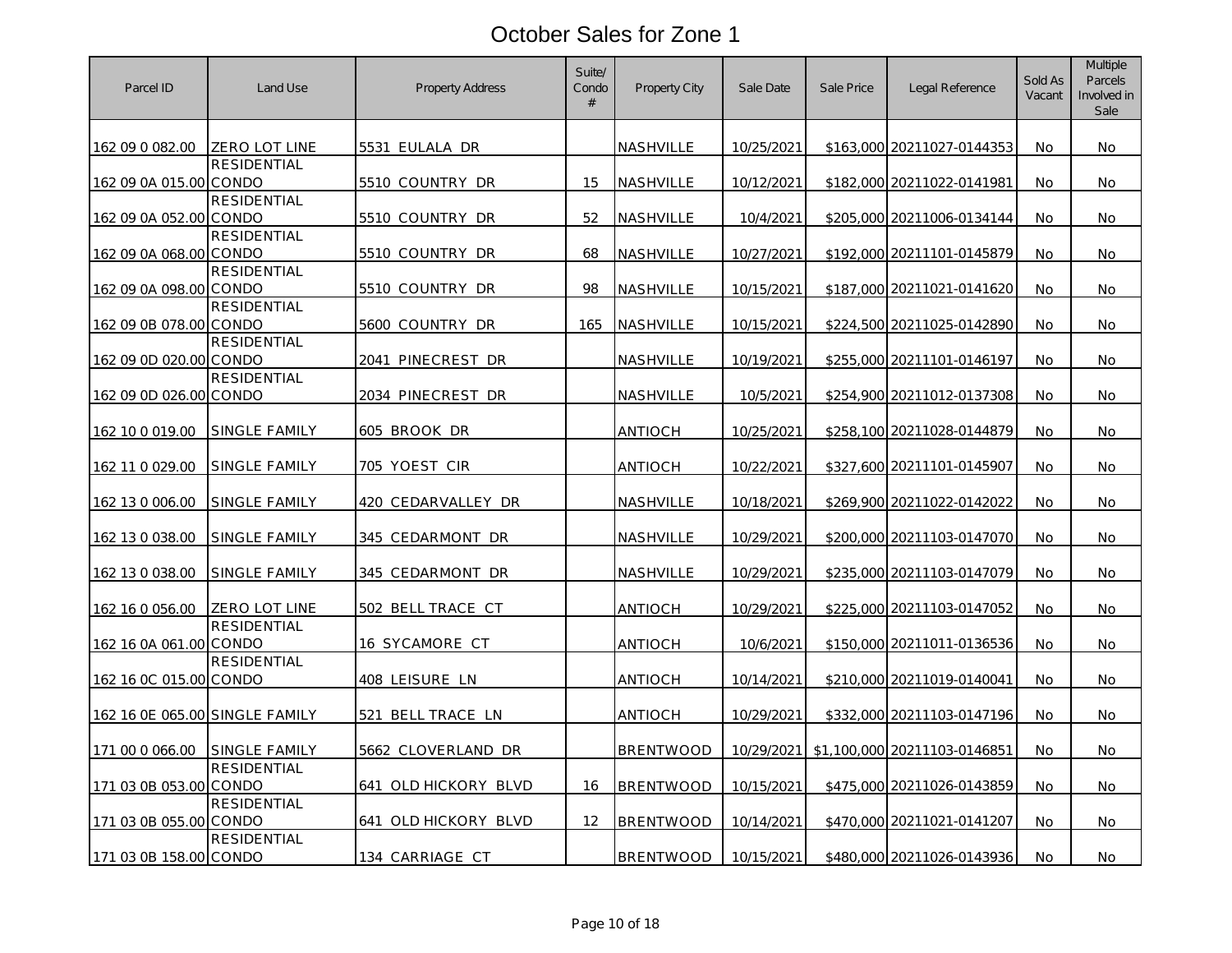| Parcel ID                      | Land Use             | <b>Property Address</b>   | Suite/<br>Condo<br># | Property City    | Sale Date         | Sale Price | Legal Reference            | Sold As<br>Vacant | Multiple<br>Parcels<br>Involved in<br>Sale |
|--------------------------------|----------------------|---------------------------|----------------------|------------------|-------------------|------------|----------------------------|-------------------|--------------------------------------------|
| 171 04 0B 024.00 SINGLE FAMILY |                      | 508 ALMADALE CT           |                      | <b>BRENTWOOD</b> | 10/7/2021         |            | \$797,000 20211012-0137310 | No                | No.                                        |
| 171 04 0C 036.00 CONDO         | RESIDENTIAL          | 910 CATLOW CT             |                      | <b>BRENTWOOD</b> | 10/6/2021         |            | \$450,000 20211008-0135894 | No                | No                                         |
| 171 07 0 013.00                | SINGLE FAMILY        | 5725 CLOVERLAND PL        |                      | <b>BRENTWOOD</b> | 10/21/2021        |            | \$504,000 20211027-0144576 | No.               | No.                                        |
| 171 07 0 020.00                | SINGLE FAMILY        | 5724 CLOVERLAND PL        |                      | <b>BRENTWOOD</b> | 10/25/2021        |            | \$516,000 20211027-0144421 | No                | No.                                        |
| 171 07 0 053.00                | SINGLE FAMILY        | 5728 CLOVERWOOD DR        |                      | <b>BRENTWOOD</b> | 10/29/2021        |            | \$854,000 20211109-0149772 | No                | No.                                        |
| 171 12 0A 025.00 SINGLE FAMILY |                      | 5576 SADDLEWOOD LN        |                      | <b>BRENTWOOD</b> | 10/25/2021        |            | \$716,900 20211103-0147030 | No                | No.                                        |
| 172 02 0 025.00                | <b>SINGLE FAMILY</b> | 5928 ABBOTT DR            |                      | NASHVILLE        | 10/14/2021        |            | \$801,000 20211018-0139376 | No.               | No                                         |
| 172 02 0 048.00                | SINGLE FAMILY        | 5667 MYRTLEWOOD DR        |                      | NASHVILLE        | 10/20/2021        |            | \$695,000 20211020-0141098 | No                | No.                                        |
| 172 03 0A 068.00 SINGLE FAMILY |                      | 1001 ELMSHADE LN          |                      | NASHVILLE        | 10/14/2021        |            | \$469,995 20211022-0142488 | No                | No.                                        |
| 172 03 0A 177.00 SINGLE FAMILY |                      | 1845 SPRUCEWOOD LN        |                      | NASHVILLE        | 10/20/2021        |            | \$700,000 20211028-0144735 | No                | No.                                        |
| 172 03 0B 040.00 SINGLE FAMILY |                      | 632 MAGNOLIA LN           |                      | NASHVILLE        | 10/8/2021         |            | \$457,131 20211014-0138207 | No                | No.                                        |
| 172 05 0A 040.00 SINGLE FAMILY |                      | <u>348 RED FEATHER LN</u> |                      | <b>BRENTWOOD</b> | <u>10/29/2021</u> |            | \$630,000 20211102-0146586 | No                | No.                                        |
| 172 05 0B 148.00 SINGLE FAMILY |                      | 5941 WESTHEIMER DR        |                      | <b>BRENTWOOD</b> | 10/25/2021        |            | \$558,814 20211029-0145596 | No                | No.                                        |
| 172 08 0A 009.00 SINGLE FAMILY |                      | 5825 LABRADOR LN          |                      | <b>ANTIOCH</b>   | 10/29/2021        |            | \$325,000 20211109-0149327 | No                | No                                         |
| 172 08 0A 055.00 SINGLE FAMILY |                      | 1452 HUNTERS BRANCH RD    |                      | <b>ANTIOCH</b>   | 10/26/2021        |            | \$295,000 20211028-0145132 | No                | No.                                        |
| 172 08 0A 111.00 SINGLE FAMILY |                      | 1601 HUNTERS BRANCH RD    |                      | <b>ANTIOCH</b>   | 10/20/2021        |            | \$320,000 20211025-0143247 | No                | No                                         |
| 172 08 0B 022.00 SINGLE FAMILY |                      | 300 MASTERPIECE CT        |                      | NASHVILLE        | 10/15/2021        |            | \$426,000 20211022-0141792 | No                | No.                                        |
| 172 08 0B 096.00 SINGLE FAMILY |                      | 1536 CELEBRATION WAY      |                      | NASHVILLE        | 10/5/2021         |            | \$410,000 20211202-0159803 | No                | No.                                        |
| 172 09 0A 009.00 SINGLE FAMILY |                      | 6236 BANBURY STA          |                      | <b>BRENTWOOD</b> | 10/1/2021         |            | \$711,000 20211005-0133775 | No                | No.                                        |
| 172 09 0A 243.00 SINGLE FAMILY |                      | 1133 BANBURY LN           |                      | <b>BRENTWOOD</b> | 10/23/2021        |            | \$613,600 20211027-0144330 | No.               | No.                                        |
| 172 11 0B 009.00 SINGLE FAMILY |                      | 6937 SHELLY TRL           |                      | NASHVILLE        | 10/22/2021        |            | \$895,000 20211027-0144307 | No.               | No.                                        |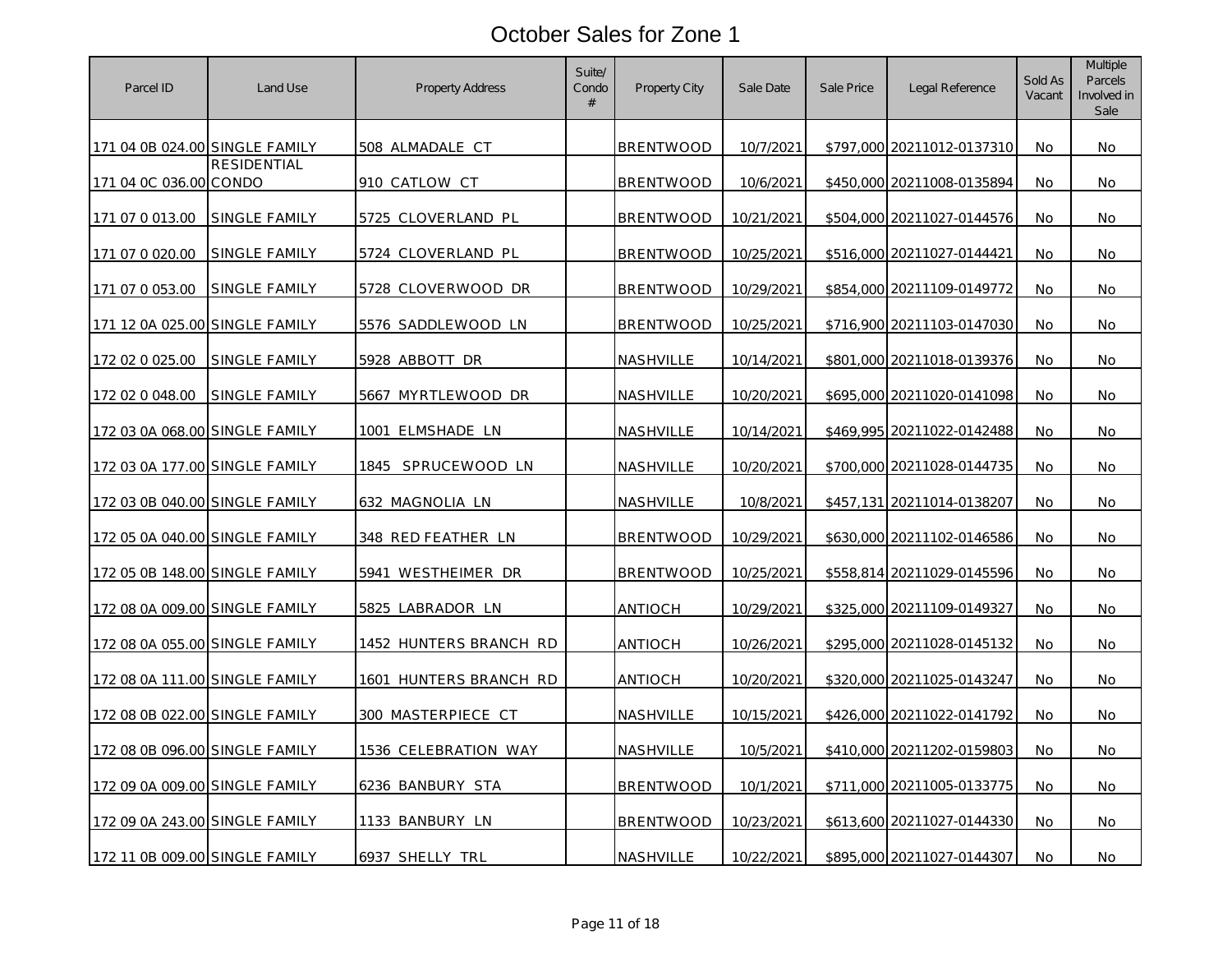| Parcel ID                      | Land Use           | <b>Property Address</b>      | Suite/<br>Condo<br># | Property City    | Sale Date  | Sale Price | Legal Reference            | Sold As<br>Vacant | Multiple<br>Parcels<br>Involved in<br>Sale |
|--------------------------------|--------------------|------------------------------|----------------------|------------------|------------|------------|----------------------------|-------------------|--------------------------------------------|
| 172 12 0A 070.00 SINGLE FAMILY |                    | 949 FALLVIEW TRL             |                      | NASHVILLE        | 10/25/2021 |            | \$250,000 20211027-0144234 | No                | No.                                        |
| 172 12 0A 172.00 SINGLE FAMILY |                    | 509 BRADFORD HILLS PL        |                      | NASHVILLE        | 10/22/2021 |            | \$395,000 20211027-0144539 | No                | No                                         |
| 172 12 0B 049.00 SINGLE FAMILY |                    | BRADFORD HILLS DR<br>6101    |                      | NASHVILLE        | 10/8/2021  |            | \$367,600 20211012-0137007 | No.               | No.                                        |
| 172 12 0B 143.00 SINGLE FAMILY |                    | 1633 ROUNDHILL DR            |                      | NASHVILLE        | 10/18/2021 |            | \$376,500 20211028-0144707 | No                | No.                                        |
| 172 12 0B 170.00 SINGLE FAMILY |                    | 3408 COBBLE ST               |                      | NASHVILLE        | 10/2/2021  |            | \$439,000 20211011-0136155 | No.               | No.                                        |
| 172 12 0B 333.00 SINGLE FAMILY |                    | 3044 CODY HILL RD            |                      | NASHVILLE        | 10/7/2021  |            | \$455,000 20211015-0138767 | No                | No.                                        |
| 172 12 0D 050.00 SINGLE FAMILY |                    | 7413 LORDS CHAPEL DR         |                      | NASHVILLE        | 10/28/2021 |            | \$355,000 20211102-0146823 | No.               | No                                         |
| 172 12 0D 465.00 SINGLE FAMILY |                    | 8258 PERSIA WAY              |                      | NASHVILLE        | 10/25/2021 |            | \$330,000 20211026-0143731 | No                | No.                                        |
| 172 13 0A 047.00 SINGLE FAMILY |                    | 213 NEWTON NOOK              |                      | <b>BRENTWOOD</b> | 10/26/2021 |            | \$708,000 20211029-0145470 | No                | No.                                        |
| 172 14 0A 123.00 SINGLE FAMILY |                    | 905 BRANCASTER LN            |                      | <b>NASHVILLE</b> | 10/1/2021  |            | \$575,000 20211011-0136026 | No                | No.                                        |
| 172 14 0B 134.00 SINGLE FAMILY |                    | 5101 RAVENS GLN              |                      | NASHVILLE        | 10/20/2021 |            | \$785,000 20211025-0142671 | No                | No.                                        |
| 172 14 0B 261.00 SINGLE FAMILY |                    | <u>1340 WEXFORD DOWNS LN</u> |                      | <b>NASHVILLE</b> | 10/4/2021  |            | \$730,000 20211007-0134932 | No                | No.                                        |
| 172 15 0A 026.00 SINGLE FAMILY |                    | 2836 CALL HILL RD            |                      | NASHVILLE        | 10/21/2021 |            | \$487,000 20211025-0143123 | No                | No.                                        |
| 172 16 0A 001.00 SINGLE FAMILY |                    | 3700 SHANE POINT PL          |                      | NASHVILLE        | 10/15/2021 |            | \$360,000 20211022-0142437 | No                | No                                         |
| 173 01 0 253.00                | ZERO LOT LINE      | 1208 WESTRIDGE CT            |                      | <b>ANTIOCH</b>   | 10/21/2021 |            | \$223,000 20211025-0143333 | No                | No.                                        |
| 173 04 0A 105.00 SINGLE FAMILY |                    | 5013 W OAK HIGHLAND DR       |                      | <b>ANTIOCH</b>   | 10/8/2021  |            | \$320,000 20211012-0136993 | No                | No                                         |
| 173 05 0A 057.00 CONDO         | <b>RESIDENTIAL</b> | 1791 RED JACKET DR           |                      | <b>ANTIOCH</b>   | 10/12/2021 |            | \$270,000 20211014-0138247 | No                | No.                                        |
| 173 05 0A 137.00 CONDO         | <b>RESIDENTIAL</b> | 1863 SHAYLIN LOOP            |                      | ANTIOCH          | 10/7/2021  |            | \$260,000 20211011-0136416 | No                | No.                                        |
| 173 08 0A 134.00 SINGLE FAMILY |                    | 3056 BLUFFHOLLOW GAP         |                      | <u>ANTIOCH</u>   | 10/21/2021 |            | \$437,900 20211124-0156175 | No                | No.                                        |
| 173 09 0A 179.00 SINGLE FAMILY |                    | 7810 HEATON WAY              |                      | NASHVILLE        | 10/14/2021 |            | \$362,000 20211103-0147084 | No.               | No.                                        |
| 173 09 0A 339.00 SINGLE FAMILY |                    | 7876 HEATON WAY              |                      | NASHVILLE        | 10/18/2021 |            | \$465,000 20211022-0142151 | No.               | No.                                        |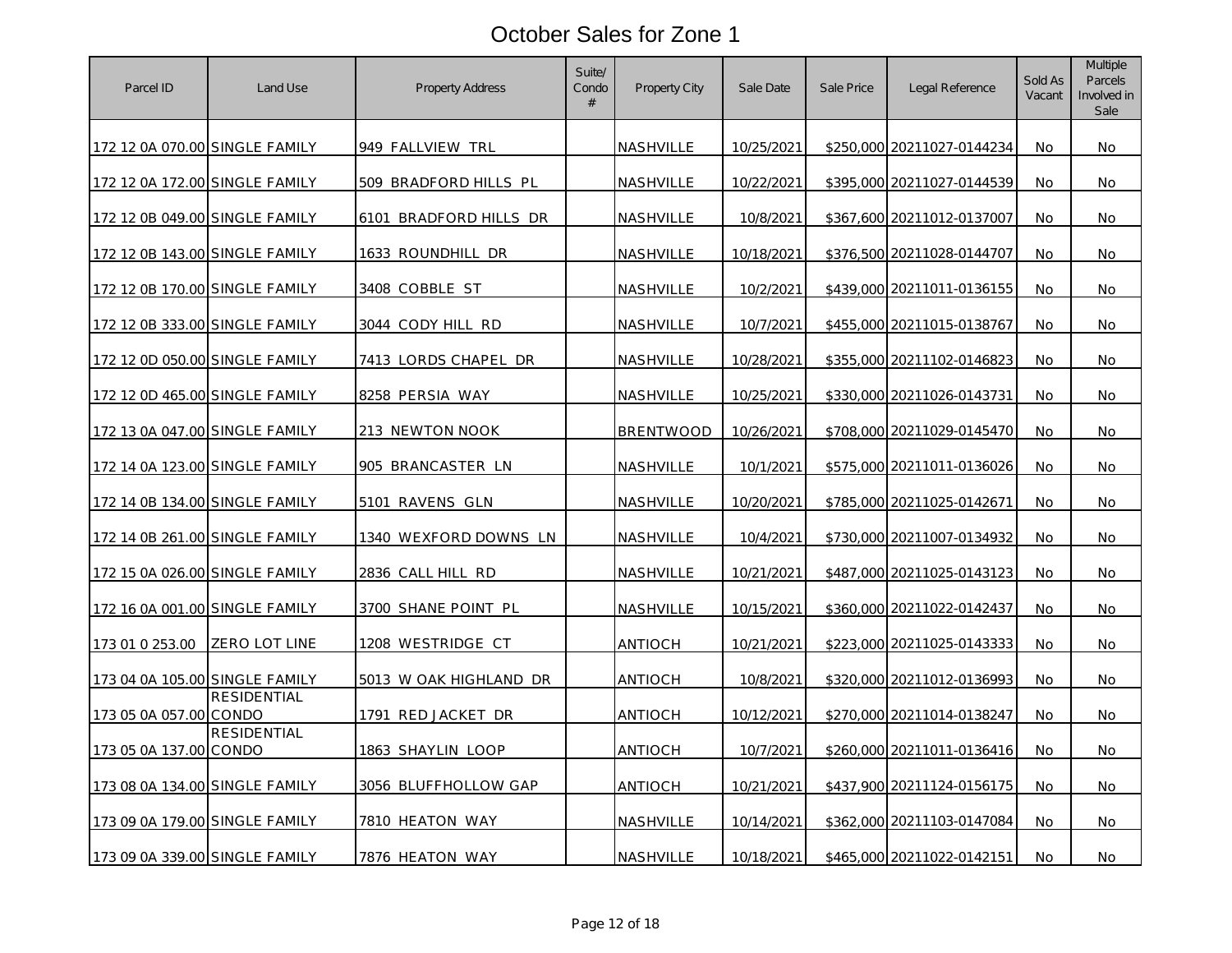| Parcel ID                      | Land Use                                    | <b>Property Address</b>     | Suite/<br>Condo<br># | Property City    | Sale Date  | Sale Price | Legal Reference              | Sold As<br>Vacant | Multiple<br>Parcels<br>Involved in<br>Sale |
|--------------------------------|---------------------------------------------|-----------------------------|----------------------|------------------|------------|------------|------------------------------|-------------------|--------------------------------------------|
| 173 09 0A 399.00 SINGLE FAMILY |                                             | 1507 TOLKIEN LN             |                      | NASHVILLE        | 10/28/2021 |            | \$315,000 20211112-0151005   | No                | No.                                        |
| 173 09 0A 405.00 SINGLE FAMILY |                                             | 1421 ALTERAS CR             |                      | NASHVILLE        | 10/1/2021  |            | \$536,100 20211011-0136370   | No                | No                                         |
| 173 09 0A 465.00 SINGLE FAMILY |                                             | 7856 HEATON WAY             |                      | NASHVILLE        | 10/22/2021 |            | \$305,000 20211026-0143672   | No.               | No.                                        |
| 173 09 0A 473.00 SINGLE FAMILY |                                             | 912 LOXLEY DR               |                      | NASHVILLE        | 10/7/2021  |            | \$322,000 20211020-0141105   | No                | No.                                        |
| 173 09 0A 508.00 SINGLE FAMILY |                                             | 8708 GAUPHIN PL             |                      | NASHVILLE        | 10/13/2021 |            | \$300,000 20211018-0139273   | No.               | No.                                        |
| 173 09 0A 573.00 SINGLE FAMILY |                                             | 2336 ALTERAS DR             |                      | NASHVILLE        | 10/1/2021  |            | \$535,000 20211021-0141223   | No                | No.                                        |
| 173 09 0A 621.00 SINGLE FAMILY |                                             | 2435 ALTERAS DR             |                      | NASHVILLE        | 10/29/2021 |            | \$425,000 20211110-0150039   | No.               | No                                         |
| 173 09 0B 014.00 SINGLE FAMILY |                                             | 4052 BARNES COVE DR         |                      | ANTIOCH          | 10/11/2021 |            | \$504,200 20211013-0137653   | No                | No.                                        |
| 173 10 0C 005.00 SINGLE FAMILY |                                             | 120 BLACKPOOL DR            |                      | <b>ANTIOCH</b>   | 10/6/2021  |            | \$385,000 20211011-0136275   | No                | No.                                        |
|                                | VACANT<br>173 10 0C 056.00 RESIDENTIAL LAND | 264<br>BLACKPOOL DR         |                      | NASHVILLE        | 10/12/2021 |            | \$100,000 20211018-0139693   | Yes               | No.                                        |
|                                | VACANT<br>173 10 0C 057.00 RESIDENTIAL LAND | 268<br>BLACKPOOL DR         |                      | NASHVILLE        | 10/12/2021 |            | \$100,000 20211014-0138405   | Yes               | No.                                        |
| 173 10 0C 062.00 SINGLE FAMILY |                                             | BLACKPOOL DR<br>288         |                      | <u>NASHVILLE</u> | 10/22/2021 |            | \$520,628 20211027-0144486   | No                | No.                                        |
| 173 10 0C 081.00 SINGLE FAMILY |                                             | 8057<br>BROCKMAN LN         |                      | NASHVILLE        | 10/29/2021 |            | \$515,000 20211104-0147530   | No                | No.                                        |
| 173 11 0A 006.00 SINGLE FAMILY |                                             | 2020 STANFORD VILLAGE<br>DR |                      | <b>ANTIOCH</b>   | 10/21/2021 |            | \$325,000 20211103-0147082   | No                | No                                         |
| 173 11 0A 007.00 SINGLE FAMILY |                                             | 2024 STANFORD VILLAGE<br>DR |                      | <b>ANTIOCH</b>   | 10/21/2021 |            | \$360,000 20211026-0143598   | No                | No.                                        |
| 173 11 0A 028.00 SINGLE FAMILY |                                             | 2125 BLAKE DR               |                      | <b>ANTIOCH</b>   | 10/25/2021 |            | \$420,000 20211027-0144429   | No                | No                                         |
| 173 15 0A 056.00 SINGLE FAMILY |                                             | 1236 BENDING CREEK DR       |                      | <b>ANTIOCH</b>   | 10/18/2021 |            | \$333,000 20211206-0161626   | No                | No.                                        |
| 173 15 0A 060.00 SINGLE FAMILY |                                             | 1220 BENDING CREEK DR       |                      | ANTIOCH          | 10/6/2021  |            | \$370,000 20211028-0144904   | No                | No.                                        |
| 174 01 0A 126.00 SINGLE FAMILY |                                             | 1121 SILVERMOON DR          |                      | <u>ANTIOCH</u>   | 10/29/2021 |            | \$380,000 20211109-0149175   | No                | No.                                        |
| 174 01 0A 145.00 SINGLE FAMILY |                                             | 1233 ANDUIN AVE             |                      | <b>ANTIOCH</b>   | 10/7/2021  |            | \$340,000 20211011-0136621   | No.               | <b>No</b>                                  |
| 174 09 0B 033.00 SINGLE FAMILY |                                             | 178 LIGHTWOOD DR            |                      | <b>ANTIOCH</b>   | 10/8/2021  |            | \$1,890,000 20211013-0137768 | Yes               | Yes                                        |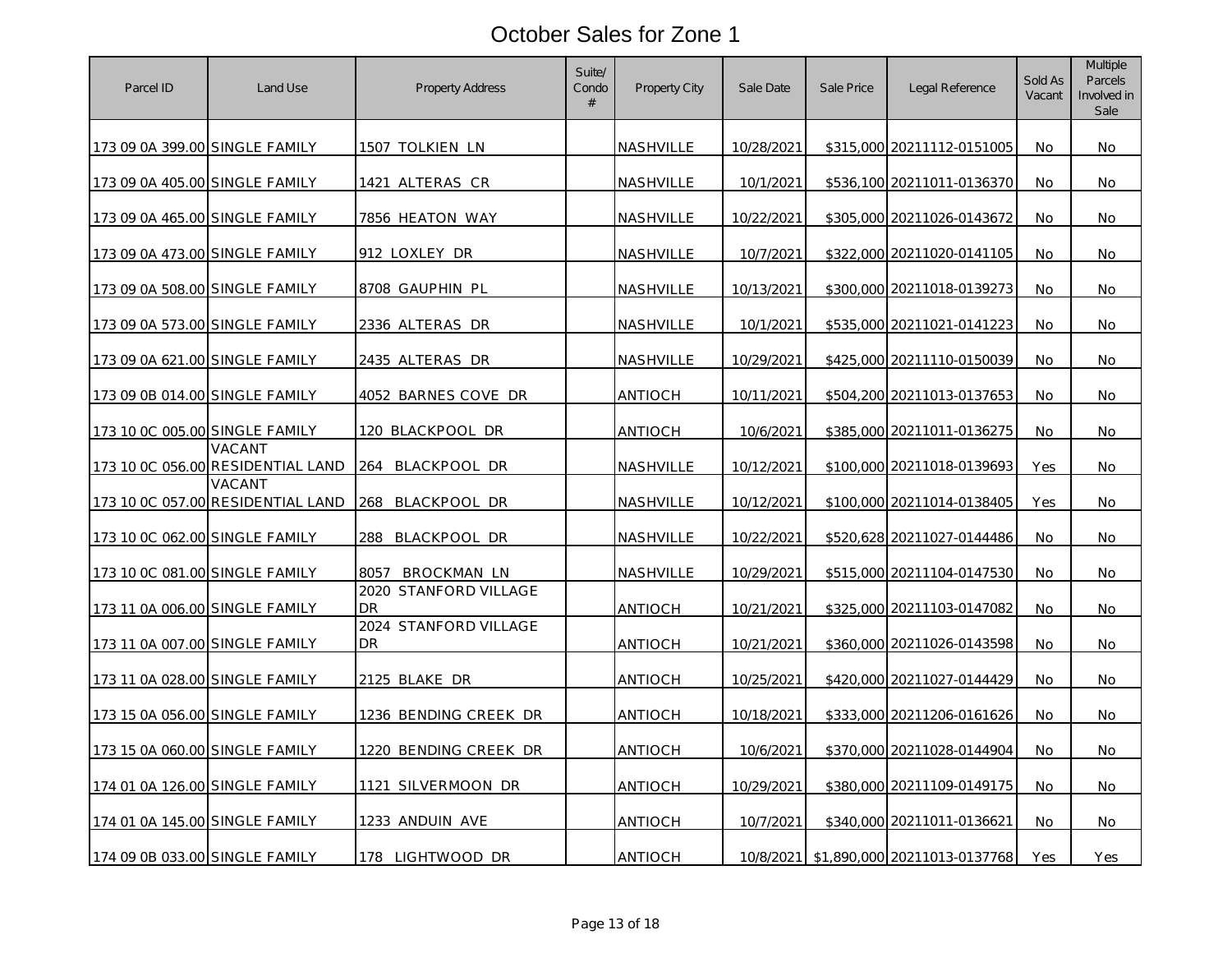| Parcel ID                      | Land Use                                    | <b>Property Address</b>     | Suite/<br>Condo<br># | Property City  | Sale Date  | Sale Price | Legal Reference                        | Sold As<br>Vacant | Multiple<br>Parcels<br>Involved in<br>Sale |
|--------------------------------|---------------------------------------------|-----------------------------|----------------------|----------------|------------|------------|----------------------------------------|-------------------|--------------------------------------------|
| 174 09 0B 034.00 SINGLE FAMILY |                                             | 182 LIGHTWOOD DR            |                      | ANTIOCH        |            |            | 10/8/2021 \$1,890,000 20211013-0137768 | Yes               | Yes                                        |
| 174 09 0B 035.00 SINGLE FAMILY |                                             | 186 LIGHTWOOD DR            |                      | <b>ANTIOCH</b> | 10/8/2021  |            | \$1,890,000 20211013-0137768           | Yes               | Yes                                        |
| 174 09 0B 036.00 SINGLE FAMILY |                                             | 190<br>LIGHTWOOD DR         |                      | <b>ANTIOCH</b> | 10/8/2021  |            | \$1,890,000 20211013-0137768           | Yes               | Yes                                        |
| 174 09 0B 037.00 SINGLE FAMILY |                                             | 304<br>SHORTLEAF DR         |                      | <b>ANTIOCH</b> | 10/8/2021  |            | \$1,890,000 20211013-0137768           | Yes               | Yes                                        |
| 174 09 0B 038.00 SINGLE FAMILY |                                             | 308<br>SHORTLEAF DR         |                      | <b>ANTIOCH</b> |            |            | 10/8/2021 \$1.890.000 20211013-0137768 | Yes               | Yes                                        |
| 174 09 0B 039.00 SINGLE FAMILY |                                             | 312 SHORTLEAF DR            |                      | <b>ANTIOCH</b> | 10/8/2021  |            | \$1,890,000 20211013-0137768           | Yes               | Yes                                        |
| 174 09 0B 040.00 SINGLE FAMILY |                                             | 316 SHORTLEAF DR            |                      | <b>ANTIOCH</b> |            |            | 10/8/2021 \$1,890,000 20211013-0137768 | Yes               | Yes                                        |
|                                | VACANT<br>174 09 0B 041.00 RESIDENTIAL LAND | 200 LIGHTWOOD DR            |                      | ANTIOCH        | 10/8/2021  |            | \$1,890,000 20211013-0137768           | Yes               | Yes                                        |
|                                | VACANT<br>174 09 0B 042.00 RESIDENTIAL LAND | 204<br>LIGHTWOOD DR         |                      | <b>ANTIOCH</b> | 10/8/2021  |            | \$1,890,000 20211013-0137768           | Yes               | Yes                                        |
|                                | VACANT<br>174 09 0B 043.00 RESIDENTIAL LAND | 208<br>LIGHTWOOD DR         |                      | <b>ANTIOCH</b> | 10/8/2021  |            | \$1,890,000 20211013-0137768           | Yes               | Yes                                        |
|                                | VACANT<br>174 09 0B 044.00 RESIDENTIAL LAND | 212 LIGHTWOOD DR            |                      | <b>ANTIOCH</b> | 10/8/2021  |            | \$1,890,000 20211013-0137768           | Yes               | Yes                                        |
| 174 09 0B 051.00 SINGLE FAMILY |                                             | LIGHTWOOD DR<br>240         |                      | <b>ANTIOCH</b> | 10/8/2021  |            | \$1,890,000 20211013-0137768           | Yes               | Yes                                        |
|                                | VACANT<br>174 09 0B 052.00 RESIDENTIAL LAND | 244 LIGHTWOOD DR            |                      | <b>ANTIOCH</b> | 10/8/2021  |            | \$1,890,000 20211013-0137768           | Yes               | Yes                                        |
|                                | VACANT<br>174 09 0B 056.00 RESIDENTIAL LAND | 213 LIGHTWOOD DR            |                      | <b>ANTIOCH</b> | 10/8/2021  |            | \$1,890,000 20211013-0137768           | Yes               | Yes                                        |
|                                | VACANT<br>174 09 0B 057.00 RESIDENTIAL LAND | LIGHTWOOD DR<br>209         |                      | <b>ANTIOCH</b> | 10/8/2021  |            | \$1,890,000 20211013-0137768           | Yes               | Yes                                        |
|                                | VACANT<br>174 09 0B 058.00 RESIDENTIAL LAND | 205 LIGHTWOOD DR            |                      | <b>ANTIOCH</b> |            |            | 10/8/2021 \$1,890,000 20211013-0137768 | Yes               | Yes                                        |
|                                | VACANT<br>174 09 0B 059.00 RESIDENTIAL LAND | 201<br>LI <u>GHTWOOD</u> DR |                      | <b>ANTIOCH</b> | 10/8/2021  |            | \$1,890,000 20211013-0137768           | Yes               | Yes                                        |
|                                | VACANT<br>174 09 0B 060.00 RESIDENTIAL LAND | 80 LIGHTWOOD DR             |                      | ANTIOCH        | 10/8/2021  |            | \$1,890,000 20211013-0137768           | Yes               | Yes                                        |
| 174 09 0B 069.00 SINGLE FAMILY |                                             | 173 LIGHTWOOD DR            |                      | <b>ANTIOCH</b> | 10/8/2021  |            | \$1,890,000 20211013-0137768           | Yes               | Yes                                        |
| 174 09 0B 070.00 SINGLE FAMILY |                                             | 169 LIGHTWOOD DR            |                      | <b>ANTIOCH</b> |            |            | 10/8/2021 \$1,890,000 20211013-0137768 | Yes               | Yes                                        |
| 174 11 0A 005.00 SINGLE FAMILY |                                             | 1020 BLAIRFIELD DR          |                      | <b>ANTIOCH</b> | 10/15/2021 |            | \$412,000 20211019-0140333             | No                | No.                                        |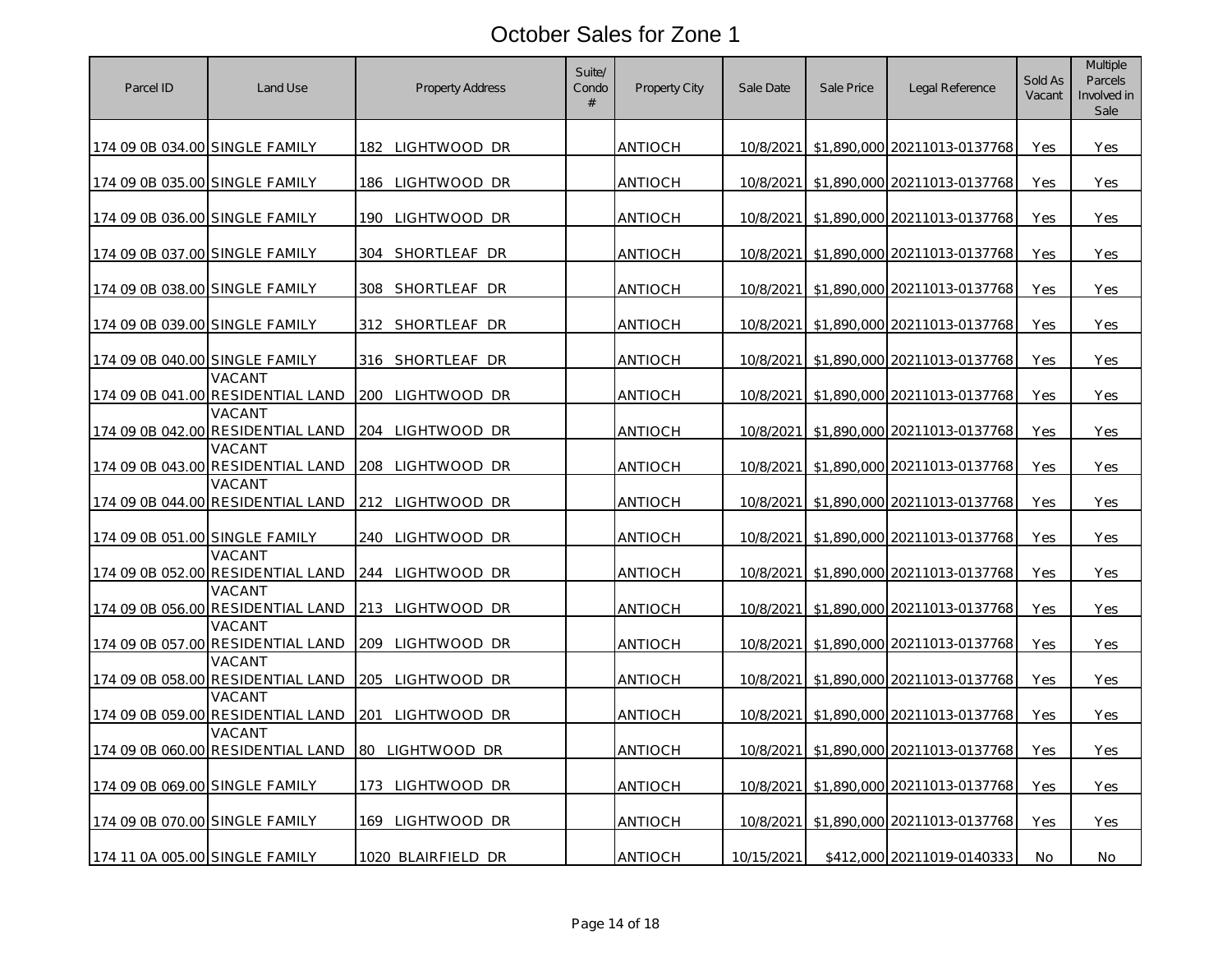| Parcel ID                             | Land Use           | <b>Property Address</b>  | Suite/<br>Condo<br># | <b>Property City</b> | Sale Date  | Sale Price | Legal Reference            | Sold As<br>Vacant | Multiple<br>Parcels<br>Involved in<br>Sale |
|---------------------------------------|--------------------|--------------------------|----------------------|----------------------|------------|------------|----------------------------|-------------------|--------------------------------------------|
| 174 11 0A 339.00 SINGLE FAMILY        |                    | 2921 KATONKA CT          |                      | ANTIOCH              | 10/18/2021 |            | \$350,600 20211020-0140938 | No                | No.                                        |
| 174 11 0A 341.00 SINGLE FAMILY        |                    | 2913 KATONKA CT          |                      | <b>ANTIOCH</b>       | 10/8/2021  |            | \$435,000 20211013-0137911 | No                | No.                                        |
| 174 11 0A 416.00 SINGLE FAMILY        |                    | 2445 HASKELL DR          |                      | <b>ANTIOCH</b>       | 10/20/2021 |            | \$382,000 20211022-0141944 | No.               | No.                                        |
| 174 11 0B 016.00 SINGLE FAMILY        |                    | 6069 CANE SPRINGS RD     |                      | <b>ANTIOCH</b>       | 10/29/2021 |            | \$452,000 20211117-0153390 | No                | No.                                        |
| 174 11 0B 038.00 SINGLE FAMILY        |                    | 4420 LUKE DR             |                      | <b>ANTIOCH</b>       | 10/12/2021 |            | \$425,000 20211015-0138693 | No.               | No.                                        |
| 174 11 0B 065.00 SINGLE FAMILY        |                    | 6228 SUZY DR             |                      | <b>ANTIOCH</b>       | 10/21/2021 |            | \$455,000 20211028-0144910 | No                | No.                                        |
| 180 02 0A 071.00 SINGLE FAMILY        |                    | 1508 SIMPSON CT          |                      | NASHVILLE            | 10/8/2021  |            | \$800,000 20211012-0137000 | No.               | No.                                        |
| 181 01 0A 110.00 SINGLE FAMILY        |                    | 7040 SUGARPLUM RD        |                      | NASHVILLE            | 10/7/2021  |            | \$440,000 20211011-0136293 | No                | No.                                        |
| 181 01 0A 215.00 SINGLE FAMILY        |                    | 325 SPICEWOOD LN         |                      | NASHVILLE            | 10/18/2021 |            | \$405,000 20211027-0144209 | No.               | No.                                        |
| 181 01 0B 084.00 SINGLE FAMILY        |                    | 648 SUGAR MILL DR        |                      | <b>NASHVILLE</b>     | 10/4/2021  |            | \$514,100 20211005-0133988 | No.               | No.                                        |
| 181 01 0B 290.00 SINGLE FAMILY        |                    | 8009 BROCKMAN LN         |                      | NASHVILLE            | 10/14/2021 |            | \$495,000 20211018-0139255 | No                | No.                                        |
| <u>181 01 0B 297.00 SINGLE FAMILY</u> |                    | <u>6629 SUNNYWOOD DR</u> |                      | NASHVILLE            | 10/21/2021 |            | \$439,500 20211027-0144186 | No                | No.                                        |
| 181 01 0B 314.00 SINGLE FAMILY        |                    | 7449 TARMAC WAY          |                      | NASHVILLE            | 10/13/2021 |            | \$430,000 20211018-0139727 | No                | No.                                        |
| 181 02 0A 043.00 CONDO                | RESIDENTIAL        | 8221 LENOX CREEKSIDE DR  | $\mathbf{1}$         | <b>ANTIOCH</b>       | 10/8/2021  |            | \$272,500 20211013-0137742 | No                | No                                         |
| 181 02 0A 054.00 CONDO                | RESIDENTIAL        | 8221 LENOX CREEKSIDE DR  | 12                   | <b>ANTIOCH</b>       | 10/22/2021 |            | \$239,900 20211101-0146001 | No                | No.                                        |
| 181 02 0A 151.00 CONDO                | <b>RESIDENTIAL</b> | 8501 BURNHAM LN          | 6                    | <b>ANTIOCH</b>       | 10/18/2021 |            | \$139,900 20211102-0146582 | No                | No                                         |
| 181 02 0A 237.00 CONDO                | <b>RESIDENTIAL</b> | 8121 LENOX CREEKSIDE DR  | 8                    | <b>ANTIOCH</b>       | 10/22/2021 |            | \$267,000 20211026-0143645 | No                | No.                                        |
| 181 02 0A 240.00 CONDO                | <b>RESIDENTIAL</b> | 8121 LENOX CREEKSIDE DR  | 11                   | <b>ANTIOCH</b>       | 10/27/2021 |            | \$231,000 20211103-0147216 | No                | No.                                        |
| 181 03 0A 316.00 SINGLE FAMILY        |                    | 8245 TAPOCO LN           |                      | <b>BRENTWOOD</b>     | 10/7/2021  |            | \$390,000 20211011-0136094 | No                | No.                                        |
| 181 07 0A 038.00 SINGLE FAMILY        |                    | KATZ LN<br>9721          |                      | <b>BRENTWOOD</b>     | 10/27/2021 |            | \$610,259 20211029-0145620 | No.               | No.                                        |
| 181 07 0A 095.00 SINGLE FAMILY        |                    | 9712 KATZ LN             |                      | <b>BRENTWOOD</b>     | 10/12/2021 |            | \$560,500 20211018-0139379 | No.               | No                                         |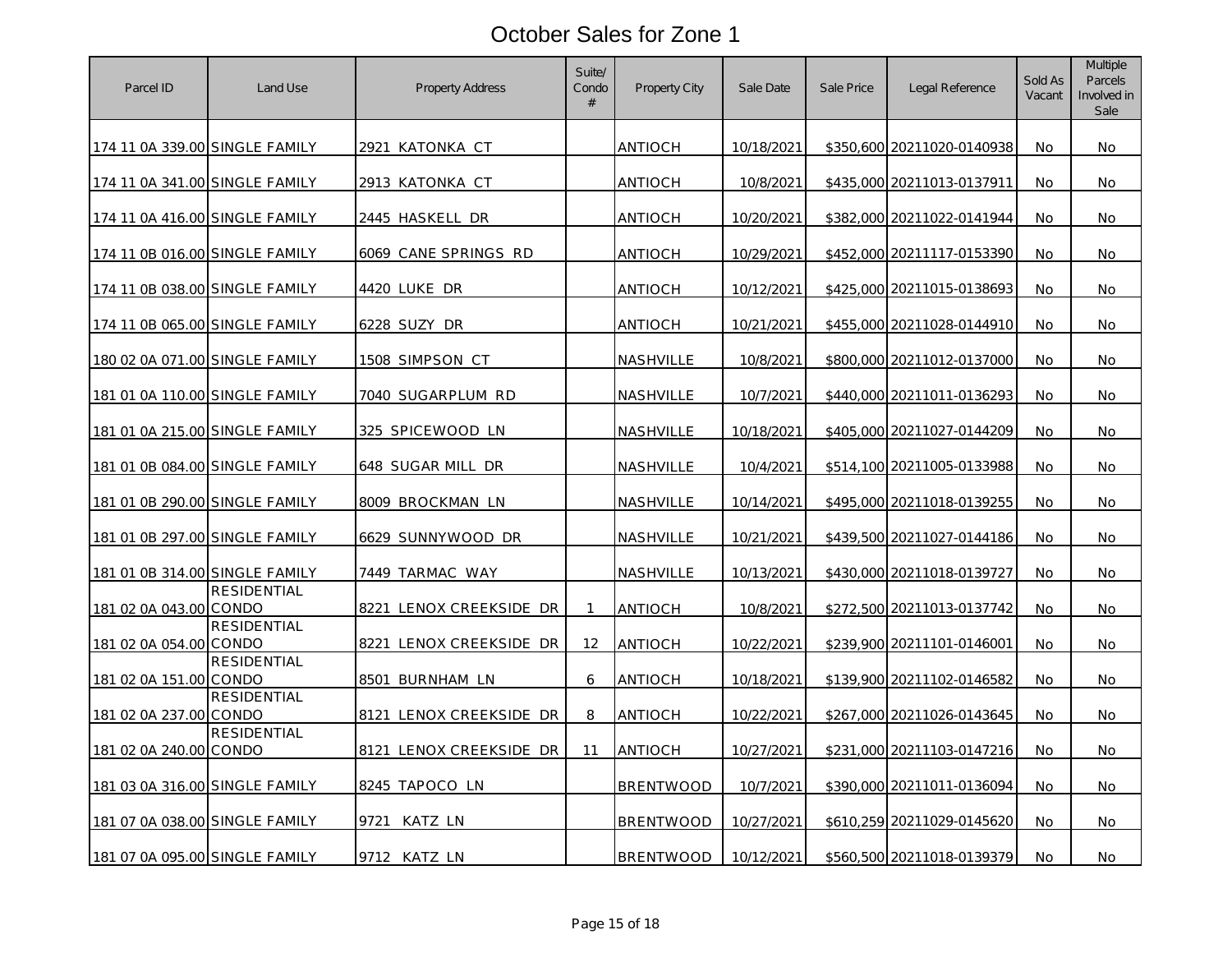| Parcel ID                      | Land Use                                    | <b>Property Address</b> | Suite/<br>Condo<br># | Property City    | Sale Date  | Sale Price | Legal Reference            | Sold As<br>Vacant | Multiple<br>Parcels<br>Involved in<br>Sale |
|--------------------------------|---------------------------------------------|-------------------------|----------------------|------------------|------------|------------|----------------------------|-------------------|--------------------------------------------|
| 181 10 0A 315.00 SINGLE FAMILY |                                             | 7504 OAKLEDGE DR        |                      | <b>BRENTWOOD</b> | 10/4/2021  |            | \$545,000 20211012-0137302 | No.               | No.                                        |
| 181 10 0B 034.00 SINGLE FAMILY |                                             | 7813 OAKFIELD GRV       |                      | <b>BRENTWOOD</b> | 10/5/2021  |            | \$405,000 20211011-0136028 | No                | No.                                        |
| 181 10 0E 035.00 CONDO         | RESIDENTIAL                                 | 5563 PRADA DR           |                      | <b>BRENTWOOD</b> | 10/4/2021  |            | \$377,800 20211005-0133743 | No.               | No                                         |
| 181 11 0B 112.00 SINGLE FAMILY |                                             | 9136 CARISSA DR         |                      | <b>BRENTWOOD</b> | 10/12/2021 |            | \$430,000 20211014-0138511 | No                | No.                                        |
| 181 11 0C 021.00 CONDO         | <b>RESIDENTIAL</b>                          | 8328 ROSSI RD           |                      | <b>BRENTWOOD</b> | 10/19/2021 |            | \$345,000 20211022-0142478 | No                | No.                                        |
| 181 14 0A 221.00 CONDO         | <b>RESIDENTIAL</b>                          | 8720 AMBONNAY DR        |                      | <b>BRENTWOOD</b> | 10/29/2021 | \$337,000  | 20211103-0147428           | No                | No.                                        |
| 181 15 0A 001.00 SINGLE FAMILY |                                             | 504 WHITSTABLE ALY      |                      | <b>BRENTWOOD</b> | 10/28/2021 |            | \$328,155 20211109-0149696 | No                | No.                                        |
| 181 15 0A 002.00 SINGLE FAMILY |                                             | WHITSTABLE ALY<br>502   |                      | <b>BRENTWOOD</b> | 10/28/2021 |            | \$321,900 20211104-0147747 | No                | No.                                        |
| 181 15 0A 163.00 SINGLE FAMILY |                                             | 121<br>LENHAM DR        |                      | <b>BRENTWOOD</b> | 10/21/2021 |            | \$435,945 20211026-0143554 | No.               | No.                                        |
| 181 15 0A 166.00 SINGLE FAMILY |                                             | 109<br>LENHAM DR        |                      | <b>BRENTWOOD</b> | 10/22/2021 |            | \$437,010 20211027-0144493 | No                | No.                                        |
| 182 02 0B 152.00 SINGLE FAMILY |                                             | MAGGIE DR<br>7520       |                      | <u>ANTIOCH</u>   | 10/1/2021  |            | \$419,900 20211221-0168443 | No                | No.                                        |
| 182 02 0B 156.00 SINGLE FAMILY |                                             | MAGGIE DR<br>7504       |                      | <b>ANTIOCH</b>   | 10/25/2021 | \$390,581  | 20211109-0149731           | No                | <b>No</b>                                  |
| 182 02 0B 159.00 SINGLE FAMILY |                                             | 7519 MAGGIE DR          |                      | ANTIOCH          | 10/27/2021 |            | \$404,900 20211109-0149832 | No                | No.                                        |
| 182 02 0C 006.00 SINGLE FAMILY |                                             | 4101<br>CHAMBORD DR     |                      | <b>ANTIOCH</b>   | 10/8/2021  |            | \$255,000 20211013-0137537 | Yes               | Yes                                        |
| 182 02 0C 007.00 SINGLE FAMILY |                                             | 4105<br>CHAMBORD DR     |                      | <b>ANTIOCH</b>   | 10/8/2021  |            | \$255,000 20211013-0137537 | Yes               | Yes                                        |
| 182 02 0C 008.00 SINGLE FAMILY |                                             | CHAMBORD DR<br>4109     |                      | <b>ANTIOCH</b>   | 10/8/2021  |            | \$255,000 20211013-0137537 | Yes               | Yes                                        |
|                                | VACANT<br>182 02 0C 026.00 RESIDENTIAL LAND | 4132<br>CHAMBORD DR     |                      | <b>ANTIOCH</b>   | 10/21/2021 |            | \$340,000 20211026-0143634 | Yes               | Yes                                        |
| 182 02 0C 029.00 SINGLE FAMILY |                                             | 504<br>BAYONNE DR       |                      | ANTIOCH          | 10/21/2021 |            | \$340,000 20211026-0143634 | Yes               | Yes                                        |
| 182 02 0C 032.00 SINGLE FAMILY |                                             | BAYONNE DR<br>501       |                      | <b>ANTIOCH</b>   | 10/21/2021 |            | \$340,000 20211026-0143634 | Yes               | Yes                                        |
| 182 02 0C 060.00 SINGLE FAMILY |                                             | 2535 HASKELL DR         |                      | <b>ANTIOCH</b>   | 10/21/2021 |            | \$340,000 20211026-0143634 | Yes               | Yes                                        |
| 182 06 0A 052.00 SINGLE FAMILY |                                             | 7834 RAINEY DR          |                      | <b>ANTIOCH</b>   | 10/7/2021  |            | \$310,000 20211011-0136346 | No.               | No.                                        |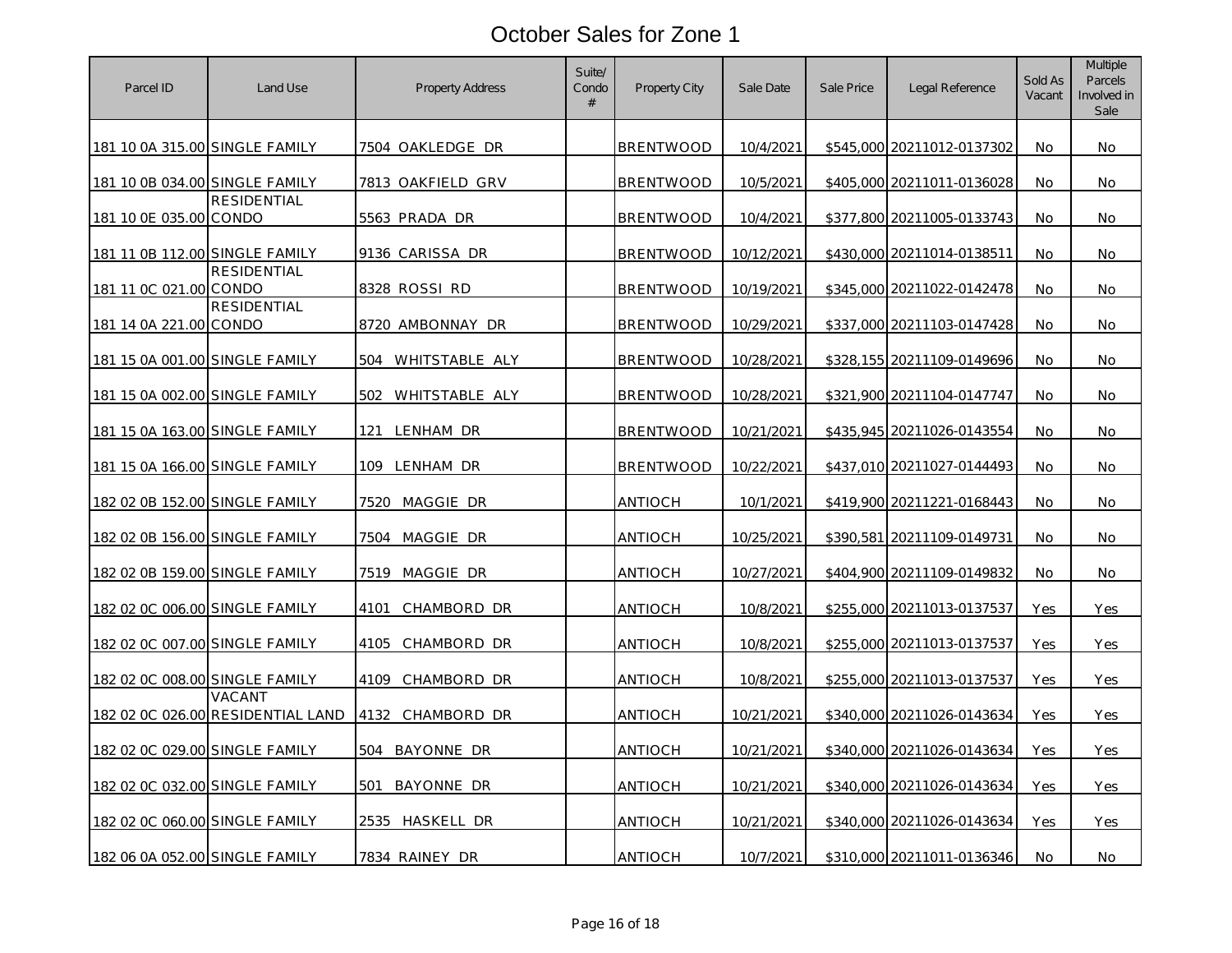| Parcel ID                      | Land Use           | <b>Property Address</b> | Suite/<br>Condo<br># | Property City      | Sale Date  | Sale Price | Legal Reference            | Sold As<br>Vacant | Multiple<br>Parcels<br>Involved in<br>Sale |
|--------------------------------|--------------------|-------------------------|----------------------|--------------------|------------|------------|----------------------------|-------------------|--------------------------------------------|
| 182 06 0A 148.00 SINGLE FAMILY |                    | 8028 MAGGIE CT          |                      | ANTIOCH            | 10/8/2021  |            | \$317,500 20211020-0140655 | No                | No.                                        |
| 182 06 0A 271.00 SINGLE FAMILY |                    | 8300 RAMSTONE WAY       |                      | ANTIOCH            | 10/20/2021 |            | \$362,000 20211026-0143961 | No                | No                                         |
| 182 06 0A 366.00 SINGLE FAMILY |                    | 9245 THOMASON TRL       |                      | <b>ANTIOCH</b>     | 10/13/2021 |            | \$400,000 20211103-0146934 | No.               | No.                                        |
| 182 06 0A 386.00 SINGLE FAMILY |                    | 9029 RISTAU DR          |                      | <b>ANTIOCH</b>     | 10/27/2021 |            | \$305,000 20211105-0147895 | No                | No.                                        |
| 182 15 0B 008.00 SINGLE FAMILY |                    | 1008 CLOVER GLEN WAY    |                      | <b>ANTIOCH</b>     | 10/6/2021  |            | \$400.190 20211008-0135586 | No                | No                                         |
| 182 15 0B 009.00 SINGLE FAMILY |                    | CLOVER GLEN WAY<br>1004 |                      | <b>ANTIOCH</b>     | 10/8/2021  | \$429,090  | 20211012-0136967           | No                | No                                         |
| 182 15 0B 213.00 SINGLE FAMILY |                    | 3260<br>LONGSTALK RD    |                      | ANTIOCH            | 10/19/2021 |            | \$439,000 20211022-0141707 | No.               | No                                         |
| 182 15 0B 214.00 SINGLE FAMILY |                    | 3256 LONGSTALK RD       |                      | ANTIOCH            | 10/21/2021 |            | \$458,990 20211025-0142669 | No                | No.                                        |
| 182 15 0B 215.00 SINGLE FAMILY |                    | 3252<br>LONGSTALK RD    |                      | <b>ANTIOCH</b>     | 10/26/2021 |            | \$457,090 20211028-0144771 | No                | No.                                        |
| 182 15 0B 216.00 SINGLE FAMILY |                    | 3248 LONGSTALK RD       |                      | <b>ANTIOCH</b>     | 10/28/2021 |            | \$431,090 20211101-0145817 | No                | No.                                        |
| 183 05 0A 170.00 SINGLE FAMILY |                    | 412 CATSPAW PL          |                      | <b>ANTIOCH</b>     | 10/22/2021 |            | \$396,500 20211026-0143898 | No                | No.                                        |
| 186 03 0A 052.00 SINGLE FAMILY |                    | 1043 VIDA WAY           |                      | <u>NOLENSVILLE</u> | 10/8/2021  |            | \$391,150 20211012-0137020 | No                | No.                                        |
| 186 03 0A 111.00 SINGLE FAMILY |                    | 602<br>HECK LN          |                      | NOLENSVILLE        | 10/29/2021 |            | \$417,000 20211101-0145929 | No                | No.                                        |
| 186 03 0A 161.00 SINGLE FAMILY |                    | KARA LN<br>307          |                      | NOLENSVILLE        | 10/16/2021 | \$444,900  | 20211014-0138159           | No                | No                                         |
| 186 04 0A 107.00 SINGLE FAMILY |                    | 105 HARTLEY CT          |                      | NOLENSVILLE        | 10/4/2021  |            | \$583,300 20211008-0135573 | No                | No.                                        |
| 186 04 0A 172.00 SINGLE FAMILY |                    | 8429 DANBROOK DR        |                      | NOLENSVILLE        | 10/6/2021  |            | \$400,000 20211011-0136635 | No                | No                                         |
| 186 04 0A 196.00 SINGLE FAMILY |                    | 716 MEADOWCROFT LN      |                      | NOLENSVILLE        | 10/28/2021 |            | \$452,000 20211108-0148936 | No                | No.                                        |
| 186 04 0B 015.00 CONDO         | <b>RESIDENTIAL</b> | 7828 KEMBERTON DRW      |                      | NOLENSVILLE        | 10/28/2021 |            | \$345,000 20211102-0145734 | No                | No.                                        |
| 187 01 0B 051.00 SINGLE FAMILY |                    | TASKER DR<br>3300       |                      | <u>ANTIOCH</u>     | 10/8/2021  |            | \$359,450 20211008-0135753 | No                | No.                                        |
| 187 01 0B 052.00 SINGLE FAMILY |                    | TASKER DR<br>3302       |                      | <b>ANTIOCH</b>     | 10/15/2021 |            | \$342,675 10211018-0139797 | <b>No</b>         | <b>No</b>                                  |
| 187 01 0B 053.00 SINGLE FAMILY |                    | 3304 TASKER DR          |                      | <b>ANTIOCH</b>     | 10/25/2021 |            | \$355,175 20211105-0148198 | No.               | No.                                        |